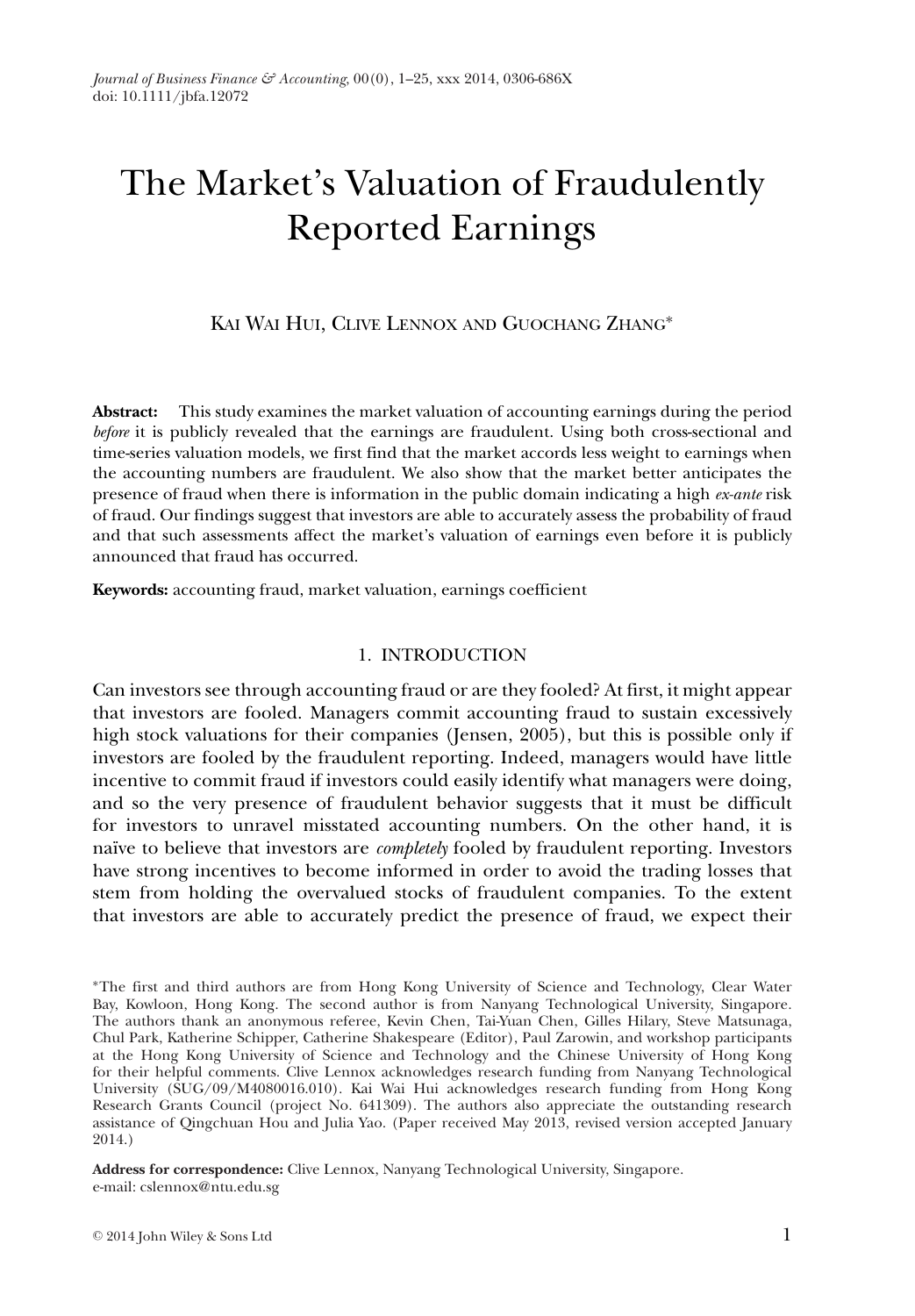assessments of the risk of fraud will condition the way in which they value a company's reported earnings.

We begin by presenting a theoretical model in which investors are partially informed about the presence of fraud. Investors understand that the reported profitability of a fraud company is likely to be overstated, which causes them to rationally lower their assessment of the company's true profitability. This affects the market valuation of reported earnings, because a company with a lower expected profitability is more likely to discontinue its operations in the future by exercising the abandonment/adaptation option. This anticipated contraction in the scale of operations lowers the coefficient on earnings in valuation regressions (Burgstahler and Dichev, 1997). We thus predict that the weight accorded to reported earnings in the valuation model will be lower for fraud companies than for non-fraud companies if investors are able to accurately judge which companies are most likely to be fraudulent.

To test this prediction, we identify companies that received an Accounting and Auditing Enforcement Release (AAER) from the Securities and Exchange Commission  $(SEC)$  claiming that managers had intentionally misstated their accounts.<sup>1</sup> We then pinpoint the quarters in which the earnings are fraudulent but there has not yet been any public announcement of an accounting impropriety. This yields a sample of 1,248 fraud quarters. We compare the earnings coefficient in the valuation model between this fraud sample and a control sample of 257,616 quarters in which the reported earnings are not alleged to be fraudulent. We also conduct a time-series comparison in which the control sample comprises 2,491 quarters before the fraud companies commenced their fraudulent activities. In this time-series analysis, we use each fraud company as a control for itself and test whether the earnings coefficient is lower during fraud periods than in the quarters before fraud commenced.

Our results are consistent with the predictions of the theoretical model. Specifically, the cross-sectional results reveal that the earnings coefficient is significantly smaller in the fraud sample than in the control sample of non-fraud companies. This suggests that investors are able to accurately identify which companies are most likely to commit fraud even before fraud has been publicly announced to the market. Further, the time-series tests indicate that the earnings coefficient is significantly larger during the pre-fraud period than during the fraud period. It thus appears that investors are able to discriminate between fraudulently reported earnings and earnings reported by the same company before it commenced misreporting. Overall, we conclude that investors are not completely fooled by the fraudulent activities of managers. Rather, they are apparently able to determine which companies have the highest risk of fraud and pinpoint when fraud is most likely to take place.<sup>2</sup>

<sup>1</sup> Fraudulent accounting refers to the manipulation of reported accounting numbers beyond generally accepted accounting principles (GAAP). Strictly speaking, AAERs represent the SEC's allegation of fraud, but we follow the literature by referring to them as actual cases of fraud. There is broad consensus in the literature that AAERs represent egregious violations of GAAP (Feroz et al., 1991; Dechow et al., 1996; Beneish, 1999; and Miller, 2006). Isolating accounting manipulations using a sample of AAERs also helps to avoid any coding bias on the part of the researcher in evaluating whether a certain event amounts to fraud (Erickson et al., 2006).

<sup>2</sup> This does not necessarily mean that investors consciously make explicit predictions of fraud risk. Rather, they act *as if* they are assessing such risk when they decide on their response to reported earnings. This "as if" qualifier is common in accounting and economics research – for example, it is often assumed that individuals act as if they are maximizing utility even though most people are not consciously aware of the utility concept. Similarly, we argue that investors act as if they are making assessments of fraud risk even though they may not be aware that they are doing so.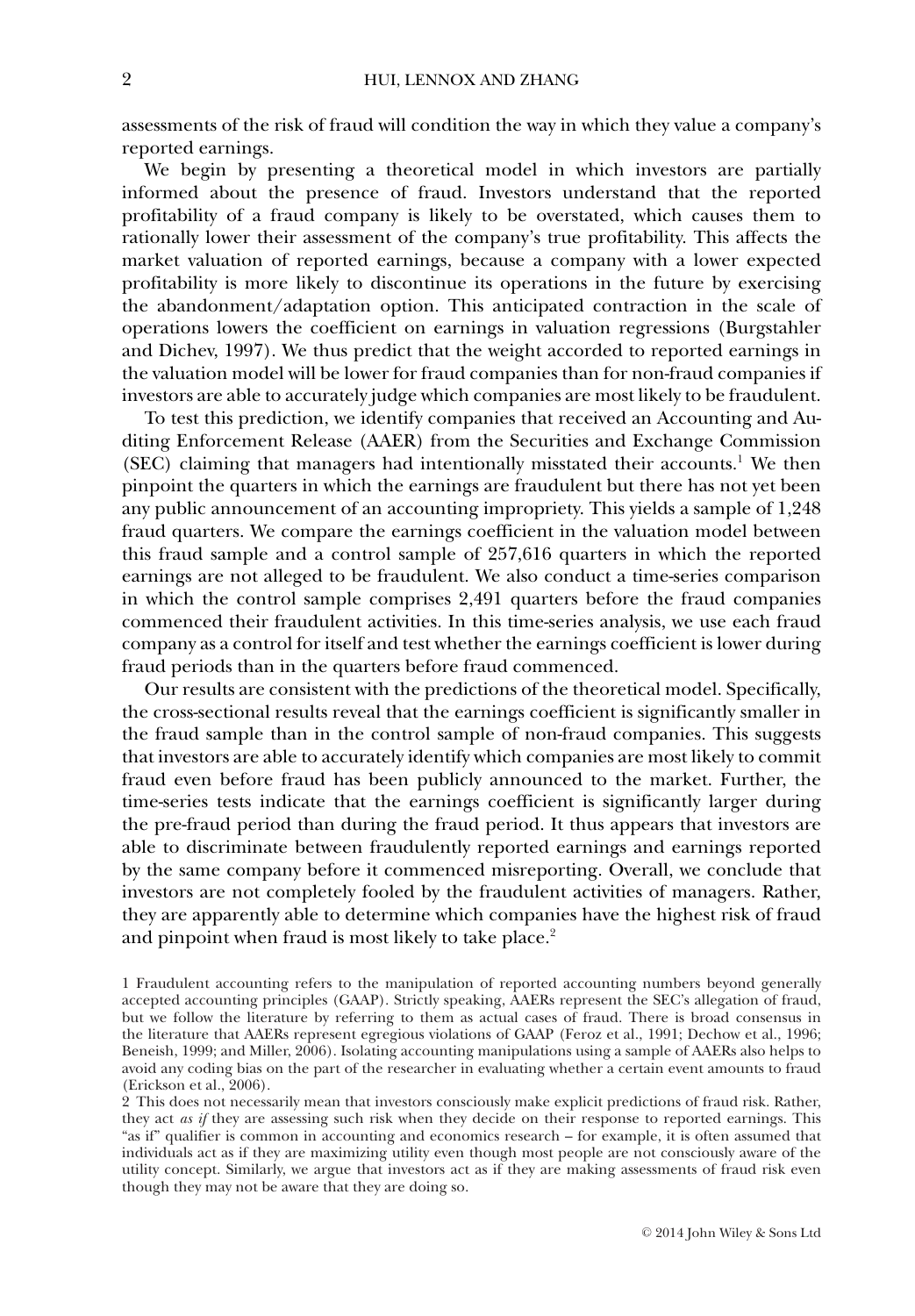We go on to investigate how investors become informed about the risk of fraud. Specifically, we investigate whether investors use relevant publicly available information cues to assess the risk of fraud. We estimate the *ex-ante* risk of fraud using a statistical model that utilizes the independent variables identified in past fraud prediction studies (e.g., accruals). These independent variables are publicly observable to investors at the time of earnings releases and before the public revelation of fraud. If investors use the same public information as in our fraud prediction model, the probability of fraud predicted by the model should be associated with a significantly smaller earnings response coefficient.

Consistent with this prediction, we find that the earnings coefficient is significantly smaller when the statistical model predicts a high *ex-ante* probability of fraud. This finding holds in both the cross-sectional and time-series tests. Thus, investors apparently use publicly available information about the risk of fraud when they value a company's reported earnings. Further, we show that the *ex-post* fraud variable remains incrementally significant in explaining the lower earnings coefficient after controlling for the *ex-ante* risk of fraud. This suggests that investors also use other fraud-relevant information, beyond the independent variables included in our statistical model. Thus, when benchmarked against the statistical model, investors seem to be relatively well informed about the presence of fraud. In a supplementary analysis, we investigate whether investors are better informed about the risk of fraud when the extent of analyst following is larger and when the level of institutional ownership is higher. We find that the earnings coefficient during the fraud period is more heavily discounted when analyst following and institutional ownership are greater, suggesting that these factors are associated with investors being more accurately informed about the risk of fraud.

This study makes four key contributions to the literature. First, it provides a direct link between fraudulent attempts by managers to mislead investors and the rational responses of investors who have incentives to find out whether they are being duped. Our findings indicate that investors can partly anticipate when reported earnings are likely to be fraudulent. However, we also show that investors lack perfect foresight, and that it is still possible for managers to (partially) dupe investors. This finding makes sense because if fraudulent behavior were readily identifiable then managers would have little incentive to commit fraud in the first place. From a regulatory standpoint, our evidence suggests that the risk to investors arising from fraudulent financial reporting is lower than might be expected, given that rational investors are able to anticipate which companies are most likely to engage in fraud. However, we caution that our research findings are based on average results and regulators may perhaps be more concerned about specific types of fraud, such as those that affect relatively unsophisticated investors.

Second, this study finds that the ability of investors to detect the risk of fraud is dependent on the external information environment. Our results indicate that investors can more fully anticipate the occurrence of fraud and make corresponding adjustments to their valuations in richer informational settings that are characterized by a greater presence of analysts and institutional investors.

Third, our study offers important insights for the earnings management literature, which typically assumes that opportunistic reporting through accruals manipulation is easily detectable *ex-ante* from the financial reporting numbers. This assumption is questionable because opportunistic reporting would not occur if it could be easily unraveled to reveal the true earnings number. To overcome this logical inconsistency,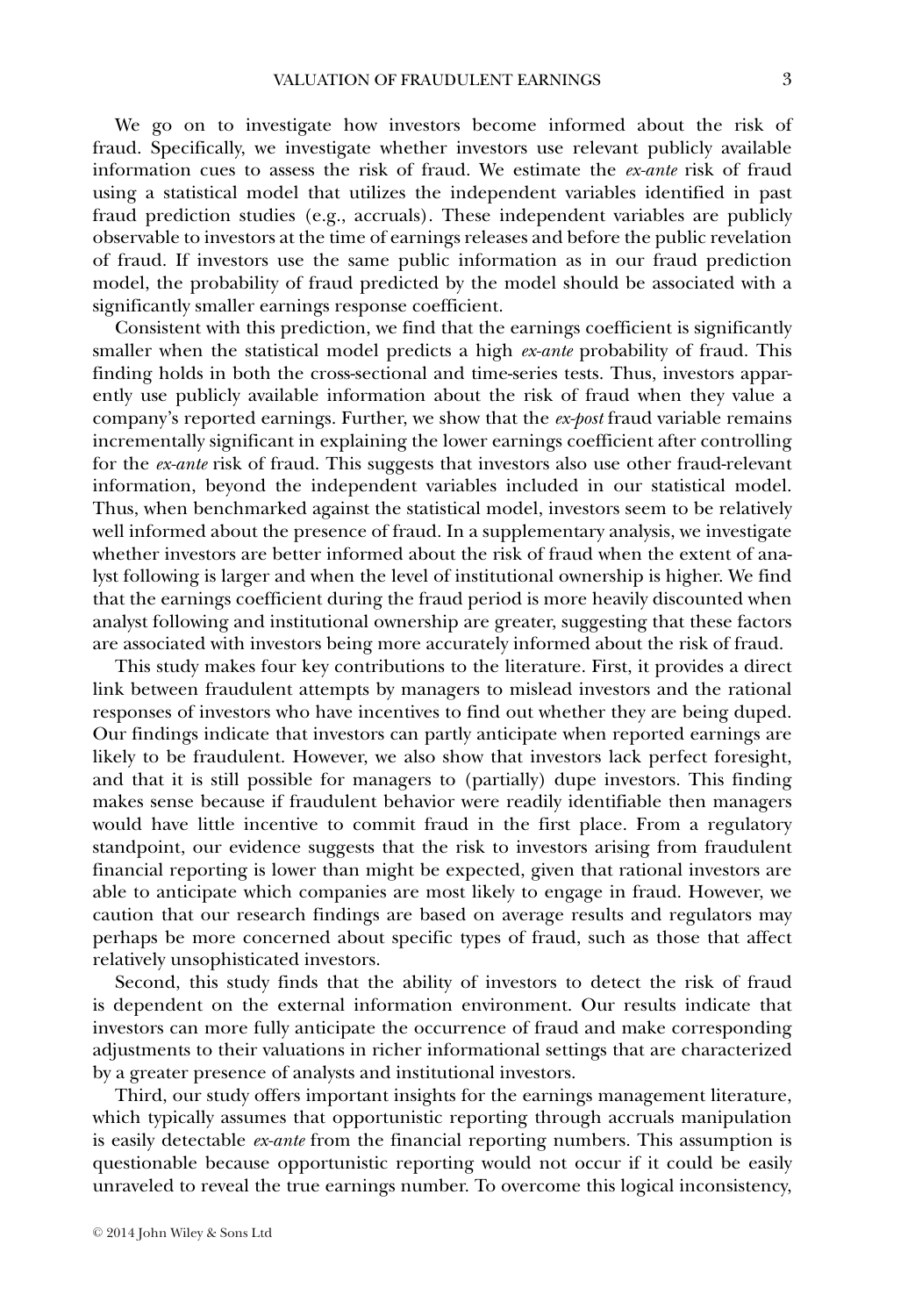we use an *ex-post* measure of opportunistic financial reporting (i.e., fraud) that is not easily identified by scrutinizing abnormal accruals.<sup>3</sup> A further advantage of looking at fraud rather than accruals is that we isolate a setting in which financial reporting is clearly opportunistic, whereas accruals may also signal managers' private information (Tucker and Zarowin, 2006). A fundamental insight of this study is that investors are partially but not fully informed about opportunistic reporting, and thus investors are unable to fully unravel managers' opportunistic reporting choices.

Finally, most fraud studies focus on what happens to companies and managers *after* the public announcement of accounting manipulation (Agrawal et al., 1999; Farber, 2005; Srinivasan, 2005; Desai et al., 2006; Fich and Shivdasani, 2007; and Wilson 2008). In contrast, this study contributes to the literature by investigating how the market prices fraudulent earnings news *before* a company makes any public disclosure of an accounting fraud.

The remainder of the paper is organized as follows. Section 2 presents a theoretical model of the market pricing of fraudulent earnings and develops the study's two main hypotheses. Section 3 discusses the sample and provides the main results, while Section 4 reports the findings from supplementary analyses. Section 5 concludes.

#### 2. HYPOTHESIS DEVELOPMENT

In this section, we theoretically examine a situation in which investors are partially informed about the risk of fraud. We demonstrate how the value relevance of earnings changes for companies that are suspected of fraudulent reporting. Based on our theoretical predictions, we then formulate hypotheses and design regression models for the empirical analysis.

#### *(i) Theoretical Model*

Consider the valuation problem for a company that has just released its financial report for period *t.* We first describe the valuation problem for a non-fraud company, which serves as a base scenario, and then extend the problem to incorporate the possibility of fraud.<sup>4</sup> The non-fraud company reports its earnings  $(X_t)$  and its equity book value  $(B_t)$ for period *t*. The company's profitability in period *t* is then  $q_t = X_t/B_t$ . Going forward, we assume that profitability evolves according to the following process:<sup>5</sup>

$$
\tilde{q}_{t+1} = a + bq_t + \tilde{e}_{t+1},\tag{1}
$$

where  $a \geq 0$  is a constant,  $b > 0$  is a persistence parameter, and  $\tilde{e}_{t+1}$  is a zero-mean disturbance term.

3 Accruals variables have relatively low explanatory power in models that predict the incidence of accounting fraud (Dechow et al., 1996; and Beneish, 1997).

4 We do not explicitly model the company's reporting choice, assuming instead that its report is either fraudulent or truthful. We keep the model simple given that our purpose is to examine how the market reacts to financial reporting of a (suspected) fraud company. Fully endogenizing the fraud choice is likely to complicate the model structure considerably as that would require specifying the cost and benefit functions facing the firm's manager. Moreover, there are likely multiple ways of representing such functions; e.g., managers may fraudulently overstate their earnings to earn higher cash compensation, to avoid dismissal or to engage in profitable stock trades.

5 Similar dynamic processes for *qt* are assumed in the literature (e.g., Ohlson 1995; Zhang 2000; and Callen et al., 2005).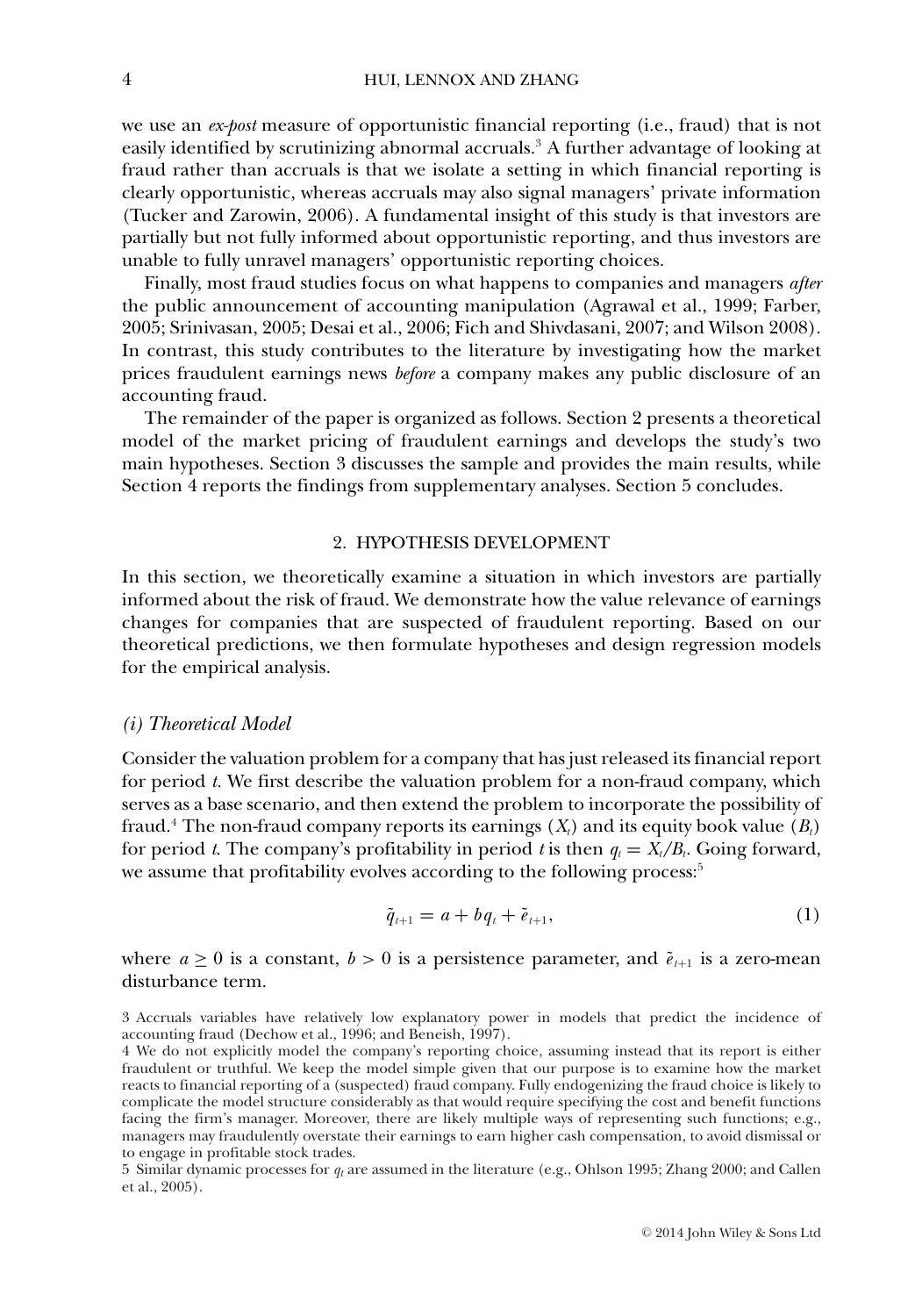At *t* +1 the company chooses either: (1) to discontinue its operations and apply its resources to another business with an adaptation value of  $B<sub>t</sub>$  (as in Burgstahler and Dichev, 1997), or (2) to continue its current operations with a value equal to  $kX_{t+1}$ , where *k* is the earnings capitalization factor. As shown in Burgstahler and Dichev (1997) and Zhang (2000), the optimal decision is for the company to exercise the adaptation option if its profitability  $(q_{t+1})$  falls below a critical point, which equals  $q^* \equiv 1/k$  in this setting, and to stay in business otherwise.

Assuming risk neutrality, the company's market value at  $t(V<sub>t</sub>)$  incorporates both the expected adaptation value  $B_t \Pr(q_{t+1} < 1/k)$  and the expected value of staying in business  $k \int_{q_{t+1} \geq 1/k} X_{t+1} f(q_{t+1}) dq_{t+1}$ . In general, valuation also incorporates information conveyed by the company through sources other than financial statements. Let  $u_t \in [0, \infty)$  be the value that investors attach to this other information. The total value of the non-fraud company in period *t* is then  $V_t = B_t \Pr(q_{t+1} < 1/k)$  +  $k \int_{q_{t+1}\geq 1/k} X_{t+1} f(q_{t+1}) dq_{t+1} + u_t$ . Utilizing the link between  $q_{t+1}$  and  $q_t$  described in equation (1) and rearranging, we get<sup> $6$ </sup>

$$
V_{t} = \Pr(q_{t+1} < 1/k)B_{t} + \Pr(q_{t+1} \ge 1/k)k(aB_{t} + bX_{t}) + k \int_{q_{t+1} \ge 1/k} X_{t+1}^{u} f(q_{t+1}) dq_{t+1} + u_{t}
$$
\n
$$
= kb \Pr(e_{t+1} \ge 1/k - a - bq_{t})X_{t} + [1 - (1 - ka) \Pr(e_{t+1} \ge 1/k - a - bq_{t})]B_{t}
$$
\n
$$
+ k \int_{q_{t+1} \ge 1/k} X_{t+1}^{u} f(e_{t+1}) de_{t+1} + u_{t}
$$

where  $X_{t+1}^u \equiv B_t e_{t+1}$  is the company's unexpected earnings in period  $t+1$ .

This equation shows that the company's value is a function of reported earnings  $(X_t)$ , book value  $(B_t)$ , and a third component  $(k \int_{q_{t+1} \geq 1/k} X_{t+1}^u f(e_{t+1}) de_{t+1})$ . Empirically, this third component tends to be small relative to the other two components.7 Thus, the non-fraud company's market value can be approximated using the following expression:

$$
V_t \approx w_1(q_t)X_t + w_2(q_t)B_t + u_t. \qquad (2)
$$

The earnings coefficient,  $w_1 \equiv kb \Pr(e_{t+1} \geq 1/k - a - bq_t)$ , is increasing in profitability (*qt*), a prediction confirmed in empirical studies (e.g., Burgstahler and Dichev, 1997; Barth et al., 1998; and Collins et al., 1999). The book value coefficient, $w_2 \equiv$ 1 − (1 − *ka*) Pr( $e_{t+1}$  ≥ 1/*k* − *a* − *bq<sub>t</sub>*), is decreasing (increasing) in *q<sub>t</sub>* if *a* is smaller (larger) than 1/*k*. 8

We now extend this model to the situation in which a company intentionally overstates its earnings but investors are uncertain about the precise magnitude of the

<sup>6</sup> For simplicity, we assume  $B_t = B_{t+1}$  in the analysis.

<sup>7</sup> The unconditional expected value of unexpected earnings is, by definition, zero. For a company that is highly likely to continue its operations (which is true for the vast majority of companies in our sample), the conditional expected value will be close to the unconditional expected value (i.e., zero).

<sup>8</sup> Typically, the constant part of the profitability process (*a*) is small relative to 1/*k* (which may be interpreted as the cost of capital for a company in a steady-state operation), and thus the coefficient on the book value would normally be decreasing in profitability. However, we do not require this assumption for our main predictions because our focus is on the earnings coefficient, which is unambiguously increasing in profitability.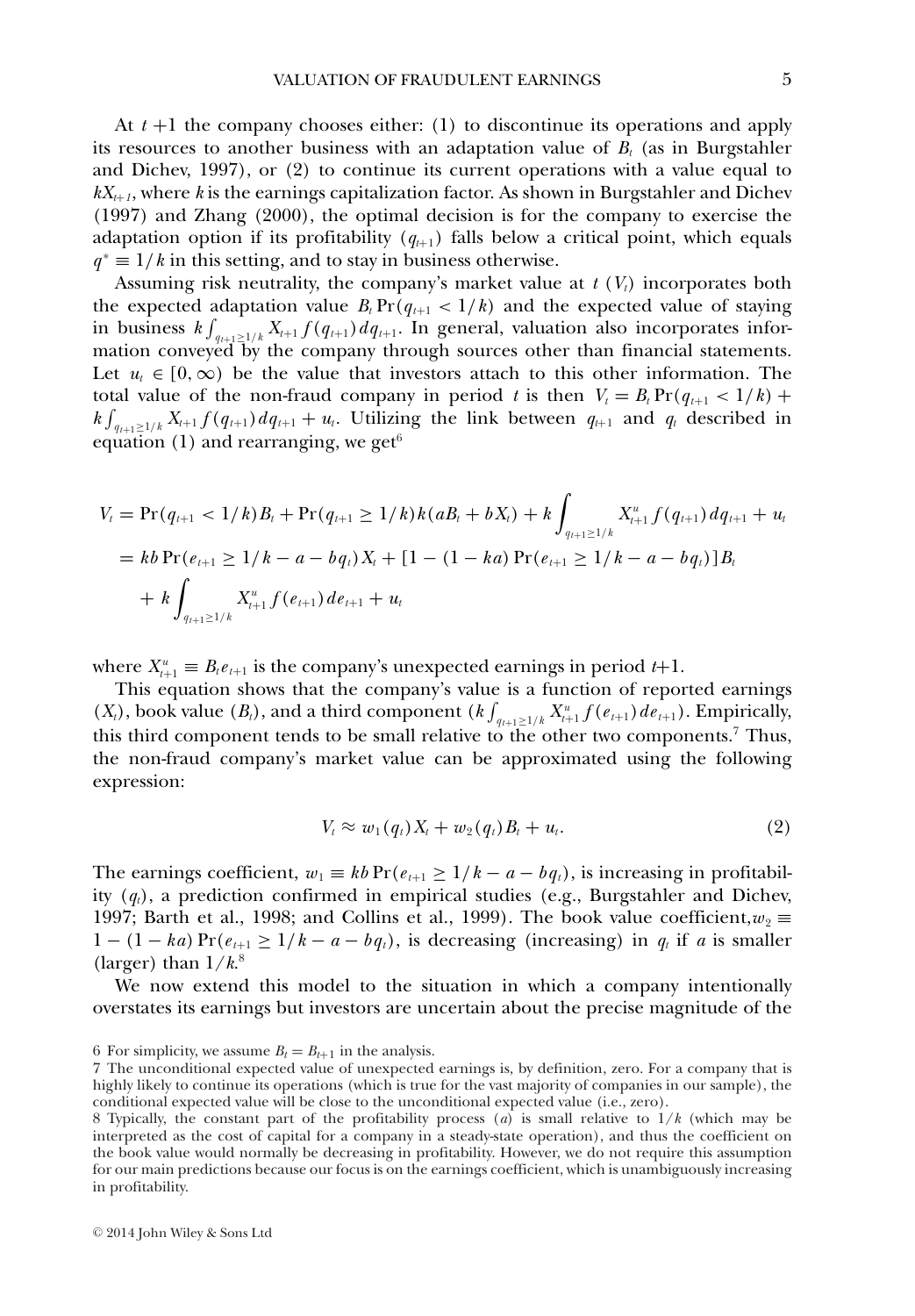earnings overstatement. Their belief is that the overstatement,  $F_t$ , is distributed within  $[F_l, F_h]$ , with  $F_h > F_l > 0$ , and with a probability density  $f_l$ .). Investors rationally subtract the expected magnitude of the overstatement  $(\tilde{F}_t)$  from reported earnings  $(X_t)$  when assessing true earnings. Investors expect that the true earnings of a fraud company are  $X_t - \tilde{F}_t$  when the company reports earnings  $X_t$ , while the true book value is expected to be  $B_t - \tilde{F}_t$ .

Letting  $\tilde{X}'_t = X_t - \tilde{F}_t$  and  $\tilde{B}'_t = B_t - \tilde{F}_t$ , investors believe the company's true profitability is  $\tilde{q}'_i \equiv \tilde{X}'_i/\tilde{B}'_i = (X_i - \tilde{F}_i)/(B_i - \tilde{F}_i)$ . Typically, earnings are less than book value  $(X_t < B_t)$ , and thus the reported profitability of a fraud company exceeds its true profitability (i.e.,  $\tilde{q}'_i < q_i$ ). Let *s* be the difference between a fraud company's reported and true profitability. Then  $\forall \tilde{F}_t > 0$ , we have  $\tilde{s}_t \equiv q_t - \tilde{q}'_t = \frac{(B_t - X_t)\tilde{F}_t}{B_t(B_t - \tilde{F}_t)} > 0$ .

In addition to misstating its financial statements, the fraud company can issue other information  $(u_t)$  that is misleading about its value. For simplicity, we assume the other information of a fraud company is equal to its true value  $(u_i)$  plus a constant,  $u_o \geq 0$ . Letting  $\bar{u}_t^F$  and  $\bar{u}_t^{NF}$  be the means of the other information for fraud and non-fraud companies, respectively, then  $\bar{u}_t^F = \bar{u}_t^{NF} + u_o$ .

If investors know for certain that a company is reporting fraudulently (but are uncertain about the magnitude of fraud  $\tilde{F}_t$ ), then their valuation of the fraud company, conditional on  $(X_t, B_t, u_t)$ , is

$$
V_{t} = E_{\tilde{F}}[w_{1}(\tilde{q}_{t}^{\prime})\tilde{X}_{t}^{\prime} + w_{2}(\tilde{q}_{t}^{\prime})(\tilde{B}_{t}^{\prime})] + u_{t}
$$
  
\n
$$
= w_{1}(q_{t})X_{t} + w_{2}(q_{t})B_{t} - E_{\tilde{F}}([w_{1}(q_{t} - \tilde{s}_{t}) + w_{2}(q_{t} - \tilde{s}_{t})]\tilde{F}_{t})
$$
\n
$$
- (w_{1}(q_{t}) - E_{\tilde{F}}[w_{1}(q_{t} - \tilde{s}_{t})])X_{t} + (E_{\tilde{F}}[w_{2}(q_{t} - \tilde{s}_{t})] - w_{2}(q_{t}))B_{t} + u_{t},
$$
\n(3)

where  $E_{\tilde{F}}(.)$  is the expectation operator of the distribution of  $\tilde{F}_{t}.$ 

In general, however, investors lack perfect foresight and cannot be certain whether or not a company is committing a fraud. Letting  $p < 1$  be the investor assessment of the probability of fraud, the market value of a *suspected* fraud company is a weighted average of equations (2) and (3):  $9$ 

$$
V_{t} = w_{1}(q_{t})X_{t} + w_{2}(q_{t})B_{t} + u_{t} - p u_{o} - p E_{\tilde{F}} ([w_{1}(q_{t} - \tilde{s}_{t}) + w_{2}(q_{t} - \tilde{s}_{t})]\tilde{F}_{t})
$$
  
- p (w\_{1}(q\_{t}) - E\_{\tilde{F}}[w\_{1}(q\_{t} - \tilde{s}\_{t})]) X\_{t} + p (E\_{\tilde{F}}[w\_{2}(q\_{t} - \tilde{s}\_{t})] - w\_{2}(q\_{t}))B\_{t}. (4)

Observe that equation (4) simplifies to equation (2) when investors assess the probability of fraud (*p*) to be zero.

A comparison of equations (4) and (2) shows that the market value of a suspected fraud company deviates from that of a non-fraud company in four ways. First, investors subtract  $pu_0$  from the suspected company's other information  $(u_t)$  because they believe there is a risk that this information is fraudulent. Despite this rational unraveling of the fraud company's other information, the company can fool investors and raise its market valuation by disclosing a higher value of  $u_t$  as long as investors are unsure whether the company is fraudulent (i.e.,  $p < 1$ ).

<sup>9</sup> We do not model how investors assess *p*. In reality, we would expect investors to assess the probability of fraud based on all of the information available to them, which includes, but is not limited to, information provided by the company. For simplicity, we assume that *p* is independent of *F*.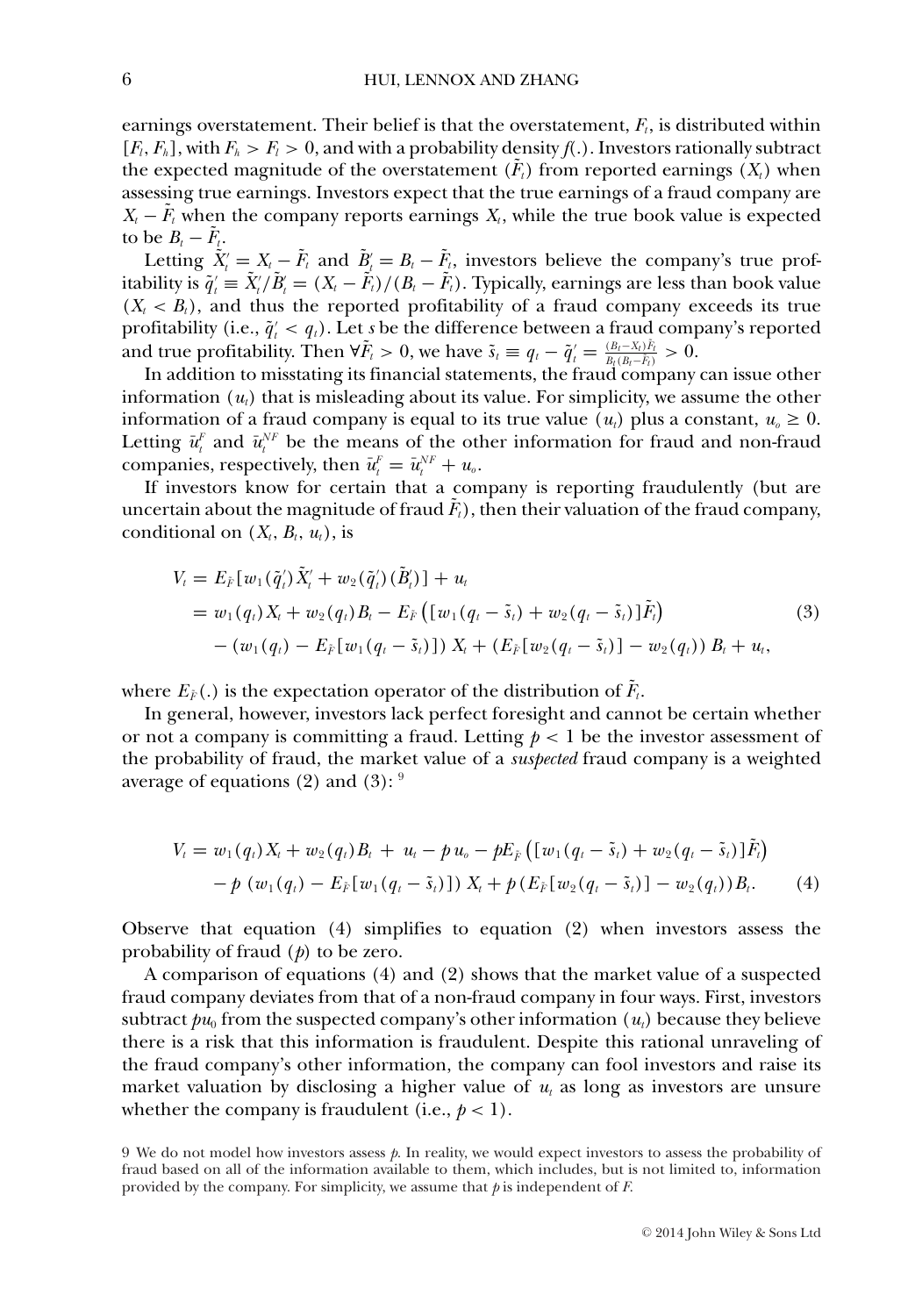Second, investors understand that the reported earnings and reported book values of fraud companies are overstated. This leads to a lower market valuation for a company that is suspected of being fraudulent  $(-pE_{\tilde{F}}([w_1(q_t - \tilde{s}_t) + w_2(q_t - \tilde{s}_t)]\tilde{F}_t)$  $< 0$ ).

Third, investors' beliefs affect the weight accorded to a company's reported earnings since investors understand that the true profitability of a fraud company is less than its reported profitability (i.e.,  $\tilde{s}_t > 0$ ). As the coefficient on earnings  $(w_1)$  is increasing in a company's expected profitability, investors place less weight on the reported earnings of a company suspected of being fraudulent  $(w_1(q_t) >$  $E_{\tilde{F}}[w_1(q_t - \tilde{s}_t)]$ . The economic intuition is that investors understand a fraud company is more likely to discontinue its operations and thus its earnings are less value relevant. This implies that suspected fraud companies have a smaller earnings coefficient  $(-p (w_1(q_t) - E_{\tilde{F}}[w_1(q_t - \tilde{s}_t)]) < 0).$ 

Finally, investors' beliefs affect the weight accorded to a company's reported book value. However, the sign of the effect is ambiguous because the coefficient on book value  $(w_2)$ can be either decreasing or increasing in a company's expected profitability. If  $a < 1/k$ , the book value coefficient is decreasing in the company's expected profitability. In this situation, investors believe that a fraud company is more likely to discontinue operations and so the company's book value is more value relevant  $(p (E_{\tilde{F}}[w_2(q_t - \tilde{s}_t)] - w_2(q_t)) > 0)$ . The opposite prediction holds if  $a > 1/k$ .

#### *(ii) Research Design*

Before a company is revealed to be fraudulent, investors are uncertain about whether a fraud is taking place. Investors form *ex-ante* assessments about the risk of fraud and these assessments turn out to be correct or incorrect *ex-post*. Investors' *ex-ante* beliefs about the risk of fraud are not observable so we instead use an *ex-post* fraud dummy variable ( $\text{Fraud}_{ii}$ ) as a proxy for these beliefs. To the extent that rational investors are informed about the risk of fraud, they should assess that the probability of fraud is higher for fraud companies ( $\text{Fraud}_{it} = 1$ ) than for companies not engaging in fraud  $(Fraud<sub>it</sub> = 0)$ . Thus, the *ex-post* fraud dummy variable is a valid proxy for investors' *ex-ante* beliefs under the assumption that investors are rational.

We test the predictions in equation (4) by estimating the following regression model:

$$
V_{it} = b_0 + b_1 X_{it} + b_2 B_{it} + b_3 Fraud_{it} + b_4 X_{it} \times Fraud_{it} + b_5 B_{it} \times Fraud_{it}, \qquad (5)
$$

where  $\text{Fraud}_{it}$  is a dummy variable equal to one if company *i* committed accounting fraud during period *t*, and zero otherwise.

When a company is believed to be non-fraudulent  $(p = 0)$ , equation (4) simplifies to equation (2), while equation (5) simplifies to  $V_{ii} = b_0 + b_1 X_{ii} + b_2 B_{ii}$ . The slope coefficient on earnings  $(b_1)$  is then equal to  $w_1(q_t)$  in equation (2) while the book value coefficient  $(b_2)$  is  $w_2(q_t)$ . Consistent with this theoretical model, past research finds the earnings and book value coefficients are typically positive  $(b_1 > 0 \text{ and } b_2 > 0)$ .

The coefficients  $b_3$ ,  $b_4$ , and  $b_5$  in equation (5) reflect investors' assessments of both the probability of fraud (*p*) and the magnitude of the expected earnings overstatement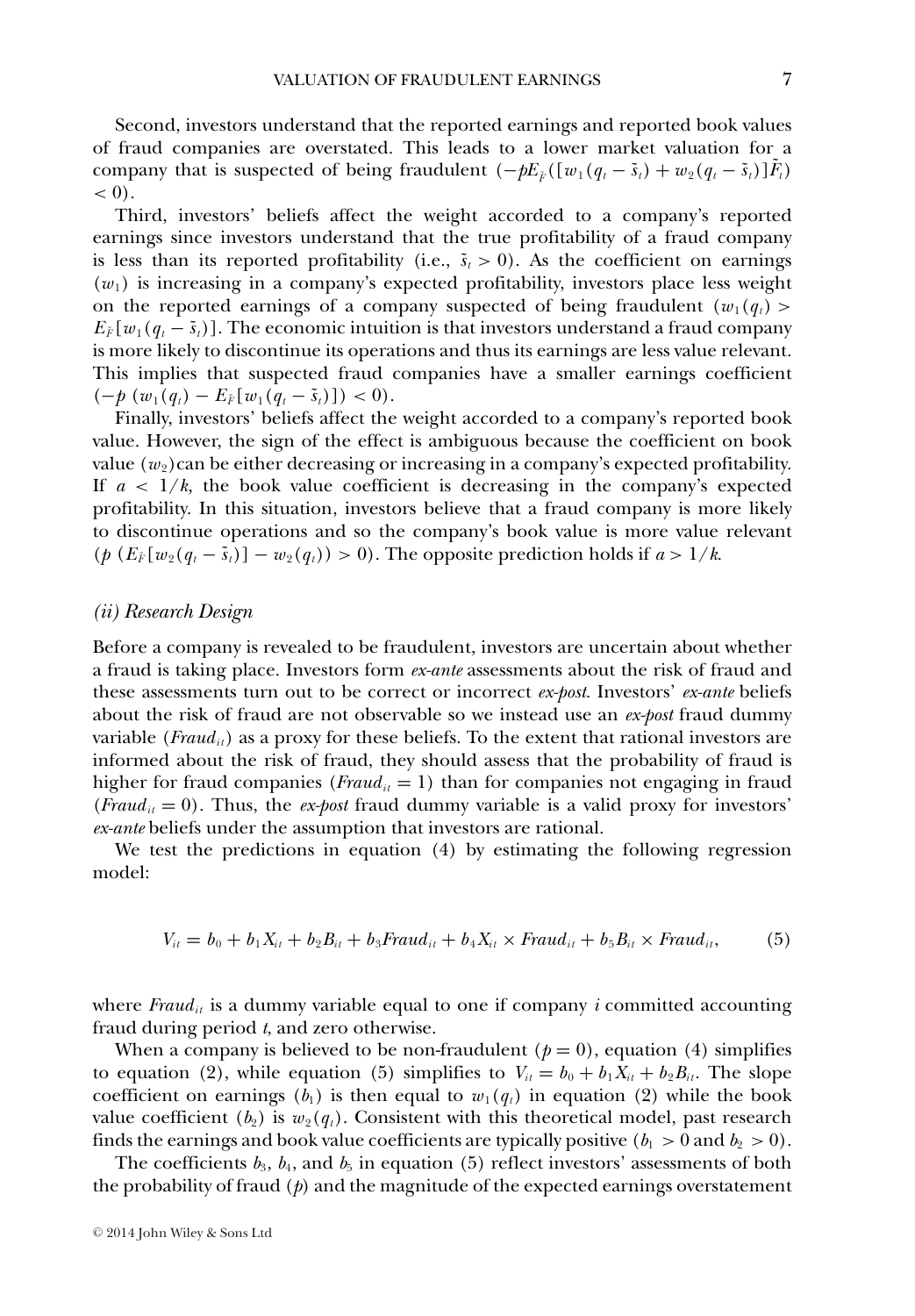$(\tilde{F}_t)$ . From equations (4) and (5), the coefficient on the *Fraud*<sub>it</sub> dummy variable in the valuation model is:

$$
b_3 = (1-p) u_0 - p E_{\tilde{F}} \{ [w_1(q_t - \tilde{s}_t) + w_2(q_t - \tilde{s}_t)] \tilde{F}_t \}.
$$

The sign of  $b_3$  can be either positive or negative so we do not form a signed prediction for the coefficient on the *Fraudit* ummy variable.

The coefficient on the interaction between reported earnings and fraud  $(X_{it} \times$ *Fraud*<sub>*it*</sub>) is *b*<sub>4</sub> in equation (5). This corresponds to  $-p$  (*w*<sub>1</sub>(*q<sub>t</sub>*) − *E*<sub>*F*</sub>[*w*<sub>1</sub>(*q<sub>t</sub>* − *s*<sub>*t*</sub>)]) in equation (4). Mathematically, this expression is negative because  $w_1(q_t)$  is an increasing function of  $q_t$ . Intuitively, the sign is negative because investors rationally anticipate that the reported profitability of a fraud company is overstated. This, in turn, means that a suspected fraud company is expected to have a higher probability of abandoning its operations, making earnings less value relevant. This real-option effect leads us to predict that  $b_4$  is negative in equation (5). That is, the coefficient on earnings in the valuation model is significantly smaller for companies that are suspected of being fraudulent  $(-p(w_1(q_t) - E_{\tilde{F}}[w_1(q_t - \tilde{s}_t)]) < 0$  in equation (4). Under the assumption that investors form rational expectations about the risk of fraud, we have the following hypothesis:

# **H1**: The earnings coefficient is significantly smaller for companies that commit fraud than for companies that do not commit fraud.

The interaction between the reported book value and fraud has the coefficient  $b_5$ in equation (5). This corresponds to  $p \left( E_{\tilde{F}}[\omega_2(q_t - \tilde{s}_t)] - \omega_2(q_t) \right)$  in equation (4) and, as explained earlier, the sign of this expression is ambiguous. Accordingly, we do not make a signed prediction about the coefficient on the interaction between book value and fraud  $(B<sub>it</sub> \times \text{Fraud})$ .

#### *(iii) The Ex-ante Risk of Fraud*

Evidence affirming  $H_1$  would indicate that investors distinguish between the reported earnings of fraud and non-fraud companies. However, this still leaves the question as to *how* investors become informed about fraud risk. The necessary information cues must be observable to investors when the financial statements are released to the market and before the fraudulent reporting is publicly revealed.

Statistical models of fraud prediction reveal that fraud companies are systematically different from non-fraud companies in their operating environments and accounting practices (e.g., Dechow et al., 1996; Erickson et al., 2006; Johnson et al., 2009; and Dechow et al., 2011). These risk characteristics can be publicly observed *before* fraud is publicly announced, and investors can therefore use these information cues to assess the risk of fraud. If investors rely on these public information sources, we expect the earnings coefficient to be smaller when the *ex-ante* risk of fraud is high. This leads to our second hypothesis.

**H2**: The earnings coefficient is significantly smaller when the company has a higher *ex-ante* risk of fraud.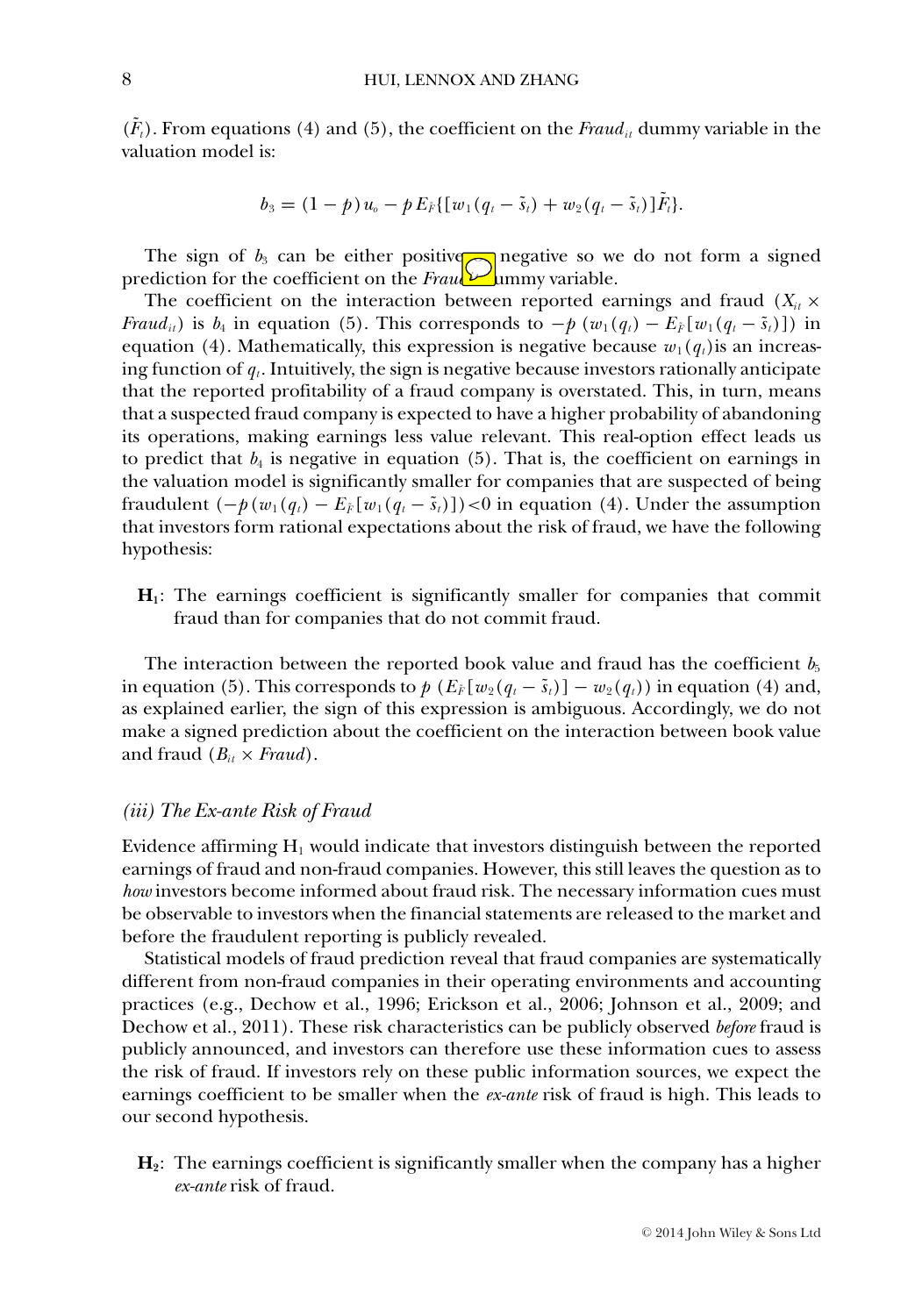To test  $H_2$ , we replace the *Fraud<sub>it</sub>* dummy variable in equation (5) with a dummy variable  $(Hi_R i s_k)$  that takes a value of one if the company has a high *ex-ante* risk of fraud, and zero otherwise:

$$
V_{it} = b_0 + b_1 X_{it} + b_2 B_{it} + b_3 H i_R i s k_{it} + b_4 X_{it} \times H i_R i s k_{it} + b_5 B_{it} \times H i_R i s k_{it}.
$$
 (6)

In accordance with  $H_2$ , we expect the earnings coefficient to be smaller for companies that are deemed to have a high risk of fraud, i.e.,  $b_4 < 0$ .

To construct the *ex-ante* risk variable  $(Hi_Risk_{it})$ , we estimate a logit model of fraud. (The independent variables are taken from the prior fraud prediction literature and are discussed in Section 3(*iii*)). We use the coefficients to predict the likelihood of fraud and we then convert this continuous fraud probability to a dummy variable. (We use a dummy rather than a continuous variable in order to facilitate a comparison of the coefficients in equations (6) and (5)). The  $Hi.Risk_{ii}$  variable takes a value of one (zero) if the company's F-score from the fraud prediction model is greater (less) than one. Following Dechow et al. (2011), the F-score is defined to be the predicted probability of fraud divided by the proportion of fraud observations within the sample.10 Higher F-Scores indicate a higher *ex-ante* risk of fraudulent reporting.

#### *(iv) Errors in Predicting Fraud*

Two types of prediction error arise when the risk of fraud is assessed *ex-ante*. A type I error occurs if the company is not fraudulent but the *ex-ante* risk of fraud is assessed as being high (*Fraud<sub>it</sub>* = 0 and  $Hi\_Risk_{ti} = 1$ ). A type II error arises when a company is believed to have a low risk of fraud but it later turns out to be fraudulent ( $\text{Fraud}_{it} = 1$ ) and  $Hi\_Risk_{it} = 0$ . There is no prediction error when the *ex-ante* assessment of fraud risk is consistent with the *ex-post* outcome (either *Fraud<sub>it</sub>* = 1 and  $Hi\_Risk_{it} = 1$ , or *Fraud<sub>it</sub>* = 0 and  $Hi\_Risk_{it} = 0$ .

We examine the implications of these four situations by including both the *ex-ante* and *ex-post* fraud variables in the valuation model:

$$
V_{it} = b_0 + b_1 X_{it} + b_2 B_{it} + b_3 Fraud_{it} + b_4 X_{it} \times Fraud_{it} + b_5 B_{it} \times Fraud_{it}
$$
  
+ 
$$
b_6 Hi_- Ris k_{it} + b_7 X_{it} \times Hi_- Ris k_{it} + b_8 B_{it} \times Hi_- Ris k_{it}.
$$
 (7)

The statistical model gives the correct classification if it predicts a high risk of fraud for a company that is actually committing fraud (*Fraud<sub>it</sub>* = 1;  $Hi.Risk_{it} = 1$ ). The model generates a type II prediction error if a fraud company is assessed as having a low risk of fraud (*Fraud<sub>it</sub>* = 1;  $Hi\_Risk_{it} = 0$ ).<sup>11</sup> The statistical model relies only on publicly observable indicators of fraud risk whereas investors can obtain other private information that is relevant to assessing the risk of fraud. Therefore, investors' beliefs about the risk of fraud should be more accurate than the predictions of the

<sup>10</sup> In untabulated robustness tests, we find that our main results continue to hold if we instead use the median F-score or we use the 90<sup>th</sup> percentile value to identify companies that are predicted to have very high fraud risk.

<sup>11</sup> We caution that the analysis of type II prediction errors is somewhat problematic because it is likely that some accounting frauds are not discovered by the SEC. This caveat applies more generally to the AAER literature and is not unique to our study.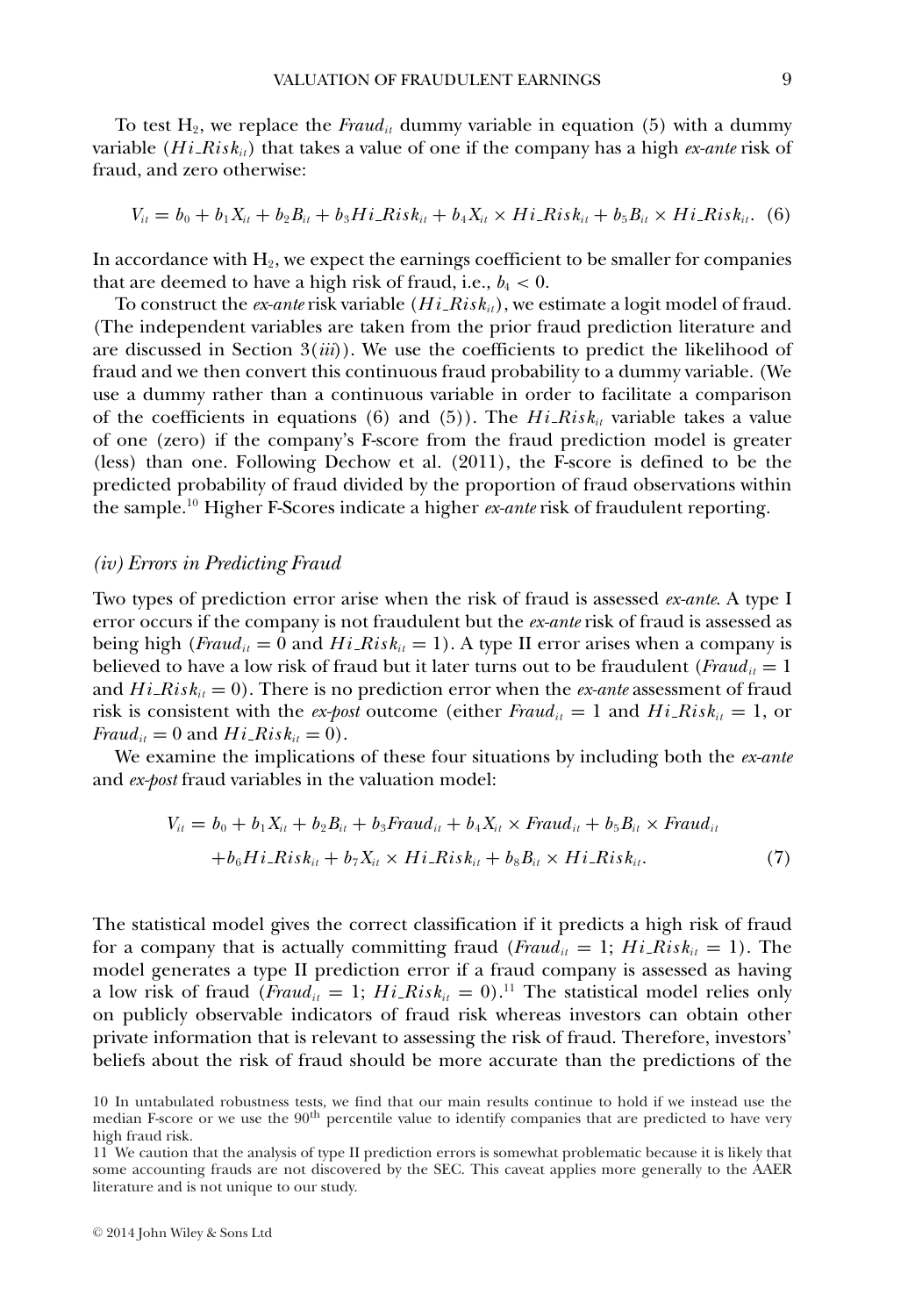statistical model. In this case, the  $\text{Fraud}_{ii}$  dummy would load in equation (7) even after controlling for the statistical model's estimates of the *ex-ante* risk of fraud. We expect that  $b_4 < 0$  if investors use other information not included in our statistical model when assessing which companies are more likely to be engaging in fraud.<sup>12</sup>

In equation (7), the earnings coefficient is  $b_1 + b_7$  for a non-fraud company that is assessed as having a high risk of fraud  $(Fraud_{it} = 0$  and  $Hi\_Risk_{it} = 1)$ : this corresponds to a type I error. In contrast, the earnings coefficient is  $b_1$  for a non-fraud company that is correctly classified  $(Fraud_{ii} = Hi.Risk_{ii} = 0)$ . The coefficient  $b_7$  thus captures the effect of a type I error on the earnings coefficient. We expect that  $b<sub>7</sub> < 0$  if investors and the statistical model commit similar type I errors; that is, investors discount the reported earnings of high-risk companies that are not actually fraudulent.

#### 3. SAMPLE AND MAIN RESULTS

## *(i) Sample*

We identify the fraud commencement date, the fraud end date and the first public announcement of an accounting impropriety. The start and end dates indicate whether a fraud is taking place, while the announcement date allows us to identify whether investors have been publicly informed. These three dates are important because our goal is to test whether investors are informed about the presence of fraud *before* the fraud is publicly announced to the market. The time-line for these three dates is illustrated in Figure 1.

We identify the fraud commencement and fraud end dates by reading through the AAERs issued by the SEC. In some cases, the information in the AAERs does not allow us to identify when the fraud period begins or ends, and these observations are eliminated from the sample. We then search all of the press releases and SEC filings on Lexis-Nexis to determine the date of the first public revelation of accounting impropriety.

We emphasize that the date of the first public announcement is not necessarily the date on which investors would have recognized that the accounting problems amount to a fraud. To illustrate this point, consider Qwest, one of the AAER companies in our fraud sample. The first public disclosure of accounting problems occurred when Morgan Stanley issued a research report on June 20, 2001 criticizing Qwest's accounting practices. Morgan Stanley's report was initially rebuffed by Qwest, and it was only later that the full extent of the company's accounting manipulation became apparent and a fraud was alleged by the SEC. With the benefit of hindsight, we know that June 20, 2001 was the first occasion on which there was any public indication of accounting impropriety at Qwest. Although the full extent of the fraudulent reporting would not have been known at that time, we use June 20, 2001 as the announcement

<sup>12</sup> Understandably it is difficult for academic researchers to identify private sources of information on fraud risk as we only have access to publicly available information. However, the study by Dyck et al. (2010) is useful for thinking about potential sources of private information. Dyck et al. (2010) find that the parties who uncover fraud include: the firm's own management (34.3%), analysts (11.1%), auditors (7.4%), clients or competitors  $(4.2\%)$ , employees  $(12.0\%)$ , shareholders  $(2.3\%)$ , the SEC  $(4.6\%)$ , other regulatory agencies  $(9.3\%)$ , law firms  $(2.3\%)$ , media  $(10.2\%)$  and short sellers  $(2.3\%)$ . Some of these parties are likely to use public sources of information to assess the risk of fraud: e.g., analysts, auditors, the SEC, other regulatory agencies, media. On the other hand, other parties are likely to rely more on private information sources; e.g., management, employees.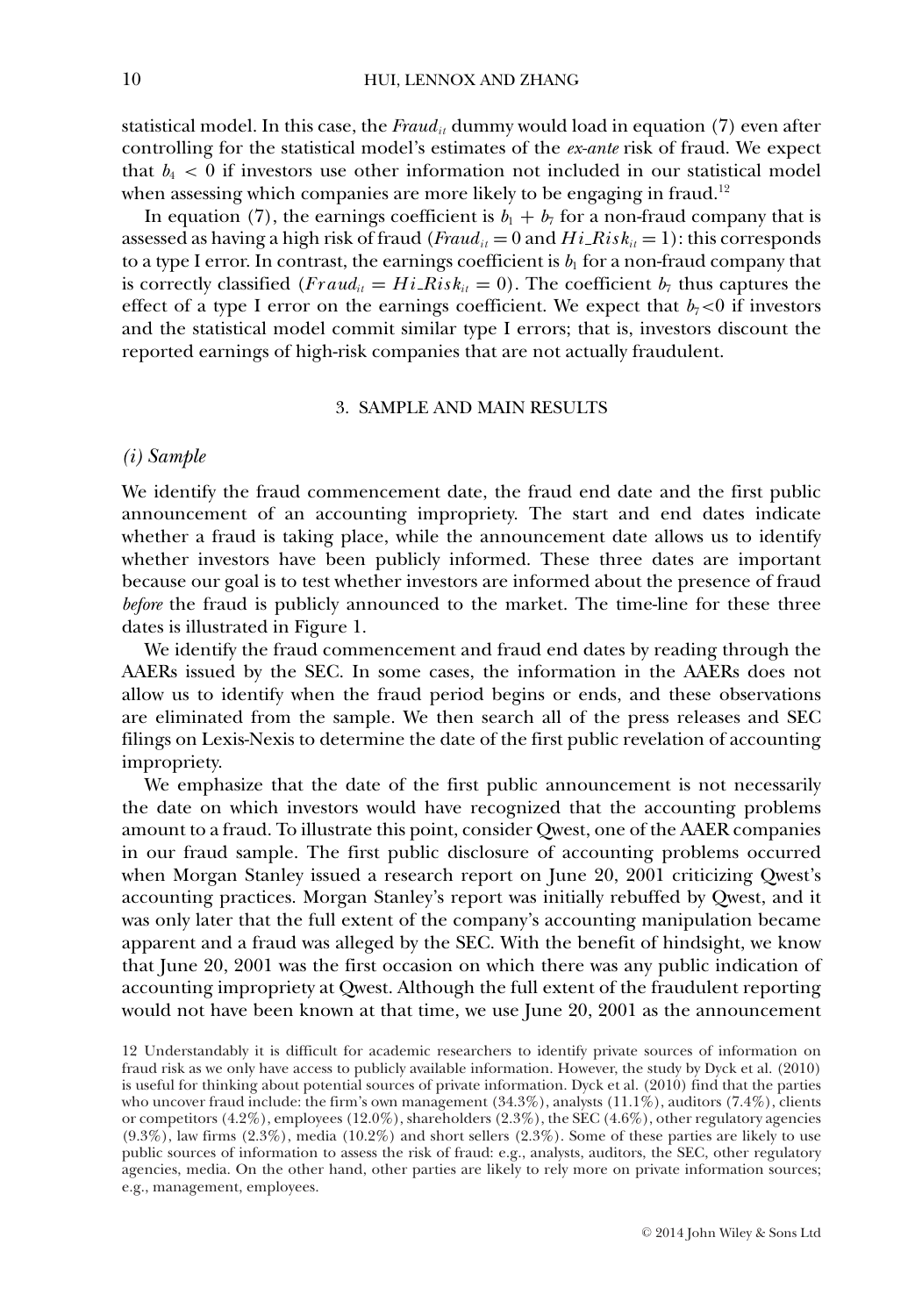

#### Scenario A



date for Qwest given that it was the first time any questions were publicly raised about the propriety of its accounting. We adopt the same approach to identifying the first public disclosure dates of the other fraud companies in our sample.

As illustrated in Figure 1, our fraud sample consists of the quarters during the fraud period and before the first public disclosure date. Typically, the first public disclosure occurs after the end of the fraudulent reporting, and thus the fraud sample includes all of the quarters of the fraud period (Scenario A in Figure 1). However, in some cases the first public disclosure occurs before the end of the fraud period, and we then exclude any fraud quarters subsequent to the first public disclosure (Scenario B). Consequently, all of the quarters in our fraud sample relate to the period *before* any public disclosure of accounting impropriety.

Panel A of Table 1 outlines the procedure for deriving the sample. We start with the 2,489 AAERs issued by the SEC between January 1, 1982 and September 28, 2006.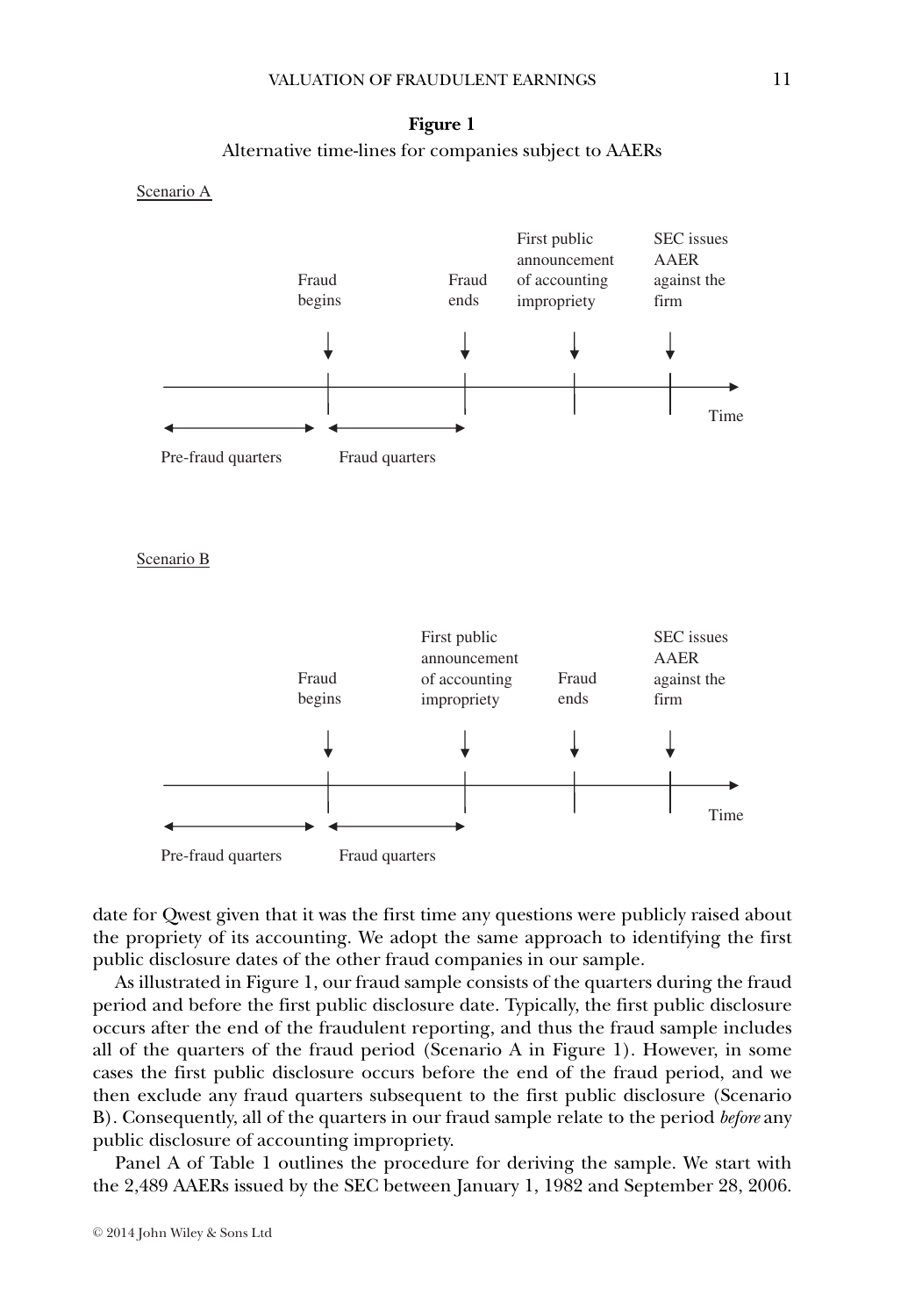| Table 1                             |  |
|-------------------------------------|--|
| Sample Selection and Fraud Duration |  |

| <b>Panel A: Sample Selection</b>                                                                                 |                                                                |                   |
|------------------------------------------------------------------------------------------------------------------|----------------------------------------------------------------|-------------------|
|                                                                                                                  |                                                                | Number of AAERs   |
| January 1st, 1982–September $28th$ , 2006                                                                        | Number of Accounting and Auditing Enforcement Releases (AAERs) | 2,489             |
| Less: Multiple AAERs relating to a single instance of fraud                                                      | (1,686)                                                        |                   |
| Less: AAERs that do not involve financial statement fraud, or that do not<br>precisely identify the fraud period | (229)                                                          |                   |
|                                                                                                                  | Less: AAERs with missing variables in Compustat and CRSP       | (349)             |
| Less: AAERs from banks or insurance companies                                                                    | (22)                                                           |                   |
| Total number of fraud companies in the final sample                                                              | 212                                                            |                   |
| Total number of fraud fiscal quarters in the final sample                                                        | 1,248                                                          |                   |
| Total number of non-fraud companies in the cross-sectional tests                                                 | 9,633                                                          |                   |
| Total number of non-fraud quarters in the cross-sectional tests                                                  | 257,616                                                        |                   |
| Panel B: Duration of the Fraud Period                                                                            |                                                                |                   |
| <b>Fraud Period</b>                                                                                              | <b>Number of Fraud Companies</b>                               | % of Fraud Sample |
| $\epsilon = 4$ quarters                                                                                          | 118                                                            | 55.7%             |
| 5 to 8 quarters                                                                                                  | 55                                                             | 25.9%             |
| 9 to 12 quarters                                                                                                 | 21                                                             | $9.9\%$           |
| $> 12$ quarters                                                                                                  | 18                                                             | $8.5\%$           |
| Total                                                                                                            | 212                                                            | $100\%$           |

The SEC often issues multiple AAERs for a single instance of fraud so the number of frauds is much smaller than the total number of AAERs. For example, the Qwest fraud resulted in the issuance of 16 AAERs. We drop all frauds that do not involve financial reporting and we also drop frauds where the AAERs fail to disclose the start and end of the fraud period. We impose the restriction that data are available in COMPUSTAT and CRSP and we follow past research by dropping 22 frauds involving banks or insurance companies.13 This leaves us with a final sample of 212 fraud companies and 1,248 fraud quarters.14 After imposing similar data requirements on companies that did not receive AAERs, we obtain a control sample of 9,633 companies that were not accused of fraud (257,616 non-fraud quarters).

We test our hypotheses using both cross-sectional and time-series models. In the cross-sectional analysis, we test whether the earnings coefficients are smaller in the 1,248 fraud quarters than in the 257,616 non-fraud quarters. In the time-series tests, we examine whether the earnings coefficients are smaller during fraud than during the 10-year period before the commencement of fraud (i.e., 2,491 pre-fraud quarters).

Panel B of Table 1 reports the duration of the fraud period for the 212 companies that received an AAER. In most instances (55.7%), the fraudulent reporting lasts no longer than 1 year, but in 8.5% of cases it persists for at least 3 years before any public disclosure of accounting impropriety.

<sup>13</sup> Our main results remain robust if we include banks and insurance companies in the sample.

<sup>14</sup> The size of the fraud sample in our study (1,248 fraud quarters) is similar to Dechow et al. (2011) who estimate models using 498, 453 and 363 company–year observations in their fraud samples.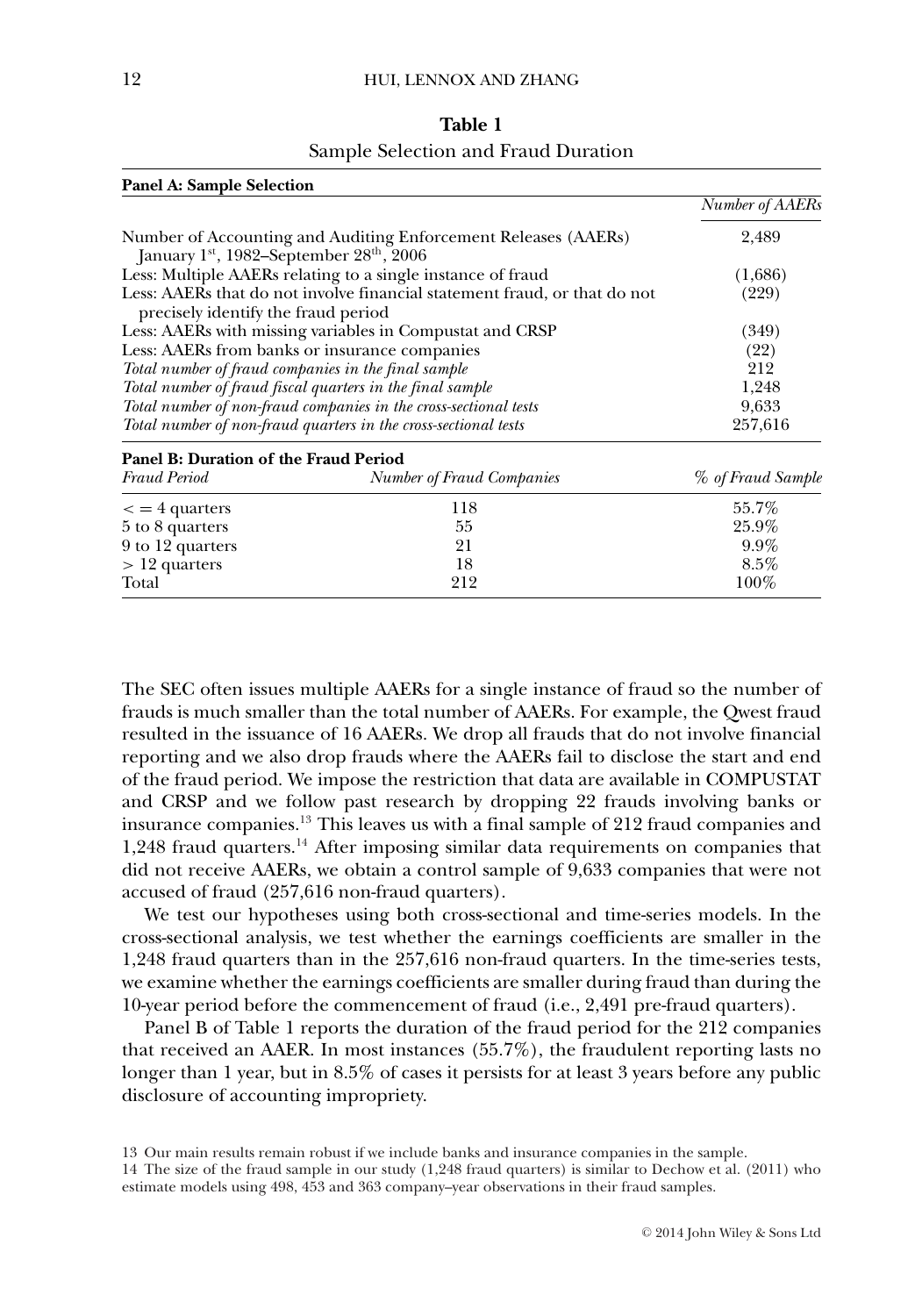#### VALUATION OF FRAUDULENT EARNINGS 13

|                                                                                                                  |                       | <b>Cross-sectional Tests</b> |               | <b>Time-series Tests</b> |              |
|------------------------------------------------------------------------------------------------------------------|-----------------------|------------------------------|---------------|--------------------------|--------------|
|                                                                                                                  | <b>Predicted Sign</b> | $\left(1\right)$             | (2)           | (3)                      | (4)          |
| Constant                                                                                                         | Ś.                    | 33.775                       | 33.771        | 26.073                   | 26.281       |
|                                                                                                                  |                       | $(14.60)$ ***                | $(14.60)$ *** | $(3.71)$ ***             | $(3.76)$ *** |
| $X_{it}$                                                                                                         | $^{+}$                | 11.957                       | 11.954        | 10.543                   | 10.487       |
|                                                                                                                  |                       | $(37.56)$ ***                | $(37.56)$ *** | $(4.20)$ ***             | $(4.27)$ *** |
| $B_{it}$                                                                                                         | $^{+}$                | 0.700                        | 0.701         | 0.916                    | 0.932        |
|                                                                                                                  |                       | $(36.70)$ ***                | $(36.82)$ *** | $(4.00)$ ***             | $(4.35)$ *** |
| $\text{}$                                                                                                        | ?                     | 1.616                        | 2.669         | $-2.312$                 | $-1.916$     |
|                                                                                                                  |                       | (1.03)                       | $(1.81)^*$    | $(-1.08)$                | $(-1.00)$    |
| $X_{it} \times \text{Fraud}_{it}$                                                                                |                       | $-5.477$                     | $-5.212$      | $-6.399$                 | $-6.186$     |
|                                                                                                                  |                       | $(-3.51)$ ***                | $(-3.15)$ *** | $(-2.40)$ **             | $(-2.49)$ ** |
| $B_{it} \times }$ $\mathcal{F}$ raud <sub>it</sub>                                                               | ?                     | 0.185                        |               | 0.065                    |              |
|                                                                                                                  |                       | (1.36)                       |               | (0.35)                   |              |
| Non-Fraud quarters                                                                                               |                       | 257,616                      | 257,616       | 2,491                    | 2,491        |
| Fraud quarters                                                                                                   |                       | 1,248                        | 1,248         | 1,248                    | 1,248        |
| Adj $\mathbb{R}^2$ (%)                                                                                           |                       | 37.05                        | 37.07         | 58.61                    | 58.61        |
| Economic effect on $V_{it}$ of a one standard deviation increase in $X_{it}$ around the median value of $X_{it}$ |                       |                              |               |                          |              |
| Non-fraud Quarters                                                                                               |                       | 33.9%                        | 33.9%         | 29.9%                    | 29.7%        |
| <b>Fraud Quarters</b>                                                                                            |                       | 18.4%                        | $19.1\%$      | 11.8%                    | 12.2%        |
| Difference                                                                                                       |                       | 15.5%                        | 14.8%         | 18.1%                    | 17.5%        |
| The ERCs:                                                                                                        |                       |                              |               |                          |              |
| Fraud Quarters: $b_1+b_4$                                                                                        |                       | 6.480                        | 6.742         | 4.144                    | 4.301        |
| Non-fraud Quarters: $b_1$                                                                                        |                       | 11.957                       | 11.954        | 10.543                   | 10.487       |

**Table 2** The Market Valuation of Fraudulently Reported Earnings

*Note:*

The dependent variable  $(V_{ii})$  is the closing stock price on the first day after the quarterly earnings announcement.

 $V_{it} = b_0 + b_1 X_{it} + b_2 B_{it} + b_3 F r \text{ and } i_t + b_4 X_{it} \times F r \text{ and } i_t + b_5 B_{it} \times F r \text{ and } i_t.$  (5)

 $V_{it}$  = the closing stock price of company *i* on the first day after its earnings announcement in quarter *t*;  $X_{it}$  = the reported quarterly earnings per share of company *i* in quarter *t*;  $B_{it}$  = the reported book value per share of company  $i$  in quarter *t. Fraud<sub>it</sub>* = one if company *i* issues fraudulently misstated accounts in quarter  $t<sub>i</sub>$  = zero otherwise. The treatment sample comprises 1,248 fraud quarters. The control sample comprises 257,616 non-fraud quarters in the cross-sectional tests, and 2,491 pre-fraud quarters in the time-series tests. Dummy variables for every year, quarter and four-digit SIC fixed effects are included but the results are not reported. T-statistics are calculated based on Huber/White/sandwich robust standard errors and clustering at the company level.

\*\*\*, \*\* and \* indicate two-tailed significance at the 1%, 5%, and 10% levels, respectively.

#### *(ii) The Market's Valuation of Fraudulently Reported Earnings (H1)*

We begin by testing whether the coefficient on reported earnings in the valuation model is lower when companies are engaging in fraud  $(H_1)$ . We start with the crosssectional analysis, which utilizes the 1,248 fraud quarters and the control sample of 257,616 non-fraud quarters. Because our sample comprises multiple quarterly observations that relate to a given company, we control for time-series dependence in the residuals by estimating robust standard errors that are adjusted for clustering on each company (Petersen, 2009).

The cross-sectional tests are reported in columns (1) and (2) of Table 2. Consistent with past research, we find that the earnings coefficient is significantly positive for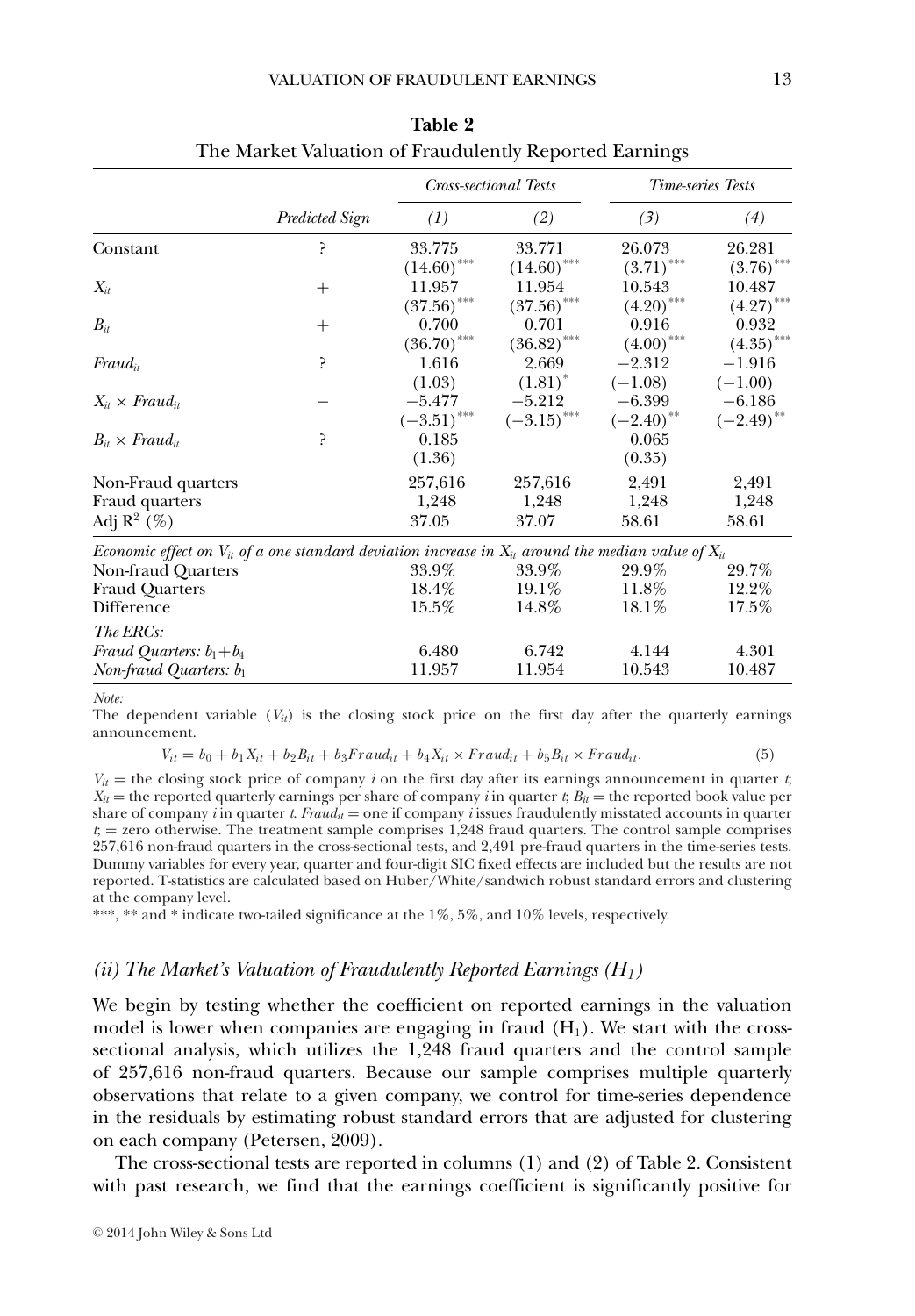companies not committing fraud ( $t$ -stats.  $= 37.56$  in both columns). In column (1), the earnings coefficient is 11.957 for the non-fraud quarters compared with just 6.480  $(= 11.957 - 5.477)$  for the fraud quarters. The earnings coefficient remains positive for the fraud companies, but its magnitude is significantly attenuated. In column (1), the difference in the earnings coefficient between the fraud and non-fraud quarters is large  $(-5.477)$  and statistically significant at the 1% level (*t*-stat.  $=-3.51$ ). The results are similar in column (2), in which we drop the insignificant interaction between book value and fraud. The significant negative coefficients for the interaction between reported earnings and fraud  $(X_{it} \times \text{Fraud}_{it})$  are consistent with our prediction in  $H<sub>1</sub>$  that investors accord less weight to earnings when the financial statements are fraudulent. It follows that investors perceive reported earnings as being less value relevant for companies that are engaging in fraud. Thus, stock prices reflect the presence of fraud even before the accounting problems are publicly disclosed.

In contrast to the results for reported earnings, we find no significant difference in the coefficients on book value between the fraud and non-fraud quarters. This insignificant result is not unexpected, as our model gives an unambiguous prediction for the coefficient on  $B_{it} \times \text{Fraud}_{it}$ . The  $\text{Fraud}_{it}$  intercepts in columns (1) and (2) are positive, implying that fraud companies have slightly higher market valuations than non-fraud companies, after controlling for their reported earnings and reported book value. However, the  $\text{Fraud}_{ii}$  intercepts are significantly different from zero (at the  $10\%$ level) in column (2) only.

Columns (3) and (4) of Table 2 report the time-series results in which we compare the fraud quarters and pre-fraud quarters. In these tests, each fraud company is used as a control for itself by comparing the market valuation of the company during the fraud and pre-fraud periods. Although the control sample is much smaller than in the cross-sectional tests, the results are very similar. In particular, column (3) reveals that the earnings coefficient is 10.543 during the pre-fraud quarters, but is much lower at just  $4.144 (= 10.543 - 6.399)$  during the fraud period. Thus, the weight that the market places on reported earnings is much lower after fraud commences. The difference in the earnings coefficients between the two periods is not only large (–6.399), but is also statistically significant ( $t$ -stat.  $= -2.40$ ).<sup>15</sup>

In summary, we find that investors accord less weight to earnings for companies that are engaging in fraud. This finding holds regardless of whether the comparison is with companies that are not involved in fraud or with the same fraud companies over time (fraud quarters versus pre-fraud quarters). These findings suggest that investors can accurately identify which companies are most likely to engage in fraud and they can also pinpoint when the frauds are likely to occur.

## *(iii) Ex-ante Fraud Risk and the Market's Valuation of Reported Earnings (H2)*

In this section, we test whether the earnings coefficient is smaller for companies that are assessed as having a high  $ex$ -anter risk of fraud  $(H<sub>2</sub>)$ . We posit that investors rely on public information cues about fraud risk when deciding how much weight to

<sup>15</sup> These time series tests help to allay concerns that our results might be attributable to cross-sectional differences between the fraud and non-fraud samples. As a further control, we match each fraud observation to a corresponding no-fraud observation, where the one-to-one matching is based on industry, year and size (total assets). Consistent with H<sub>1</sub>, the untabulated results reveal significant negative coefficients for the  $X_{it} \times$ *Fraud<sub>it</sub>* interaction variable ( $t$ -stats. =  $-2.72$ ,  $-2.62$ ).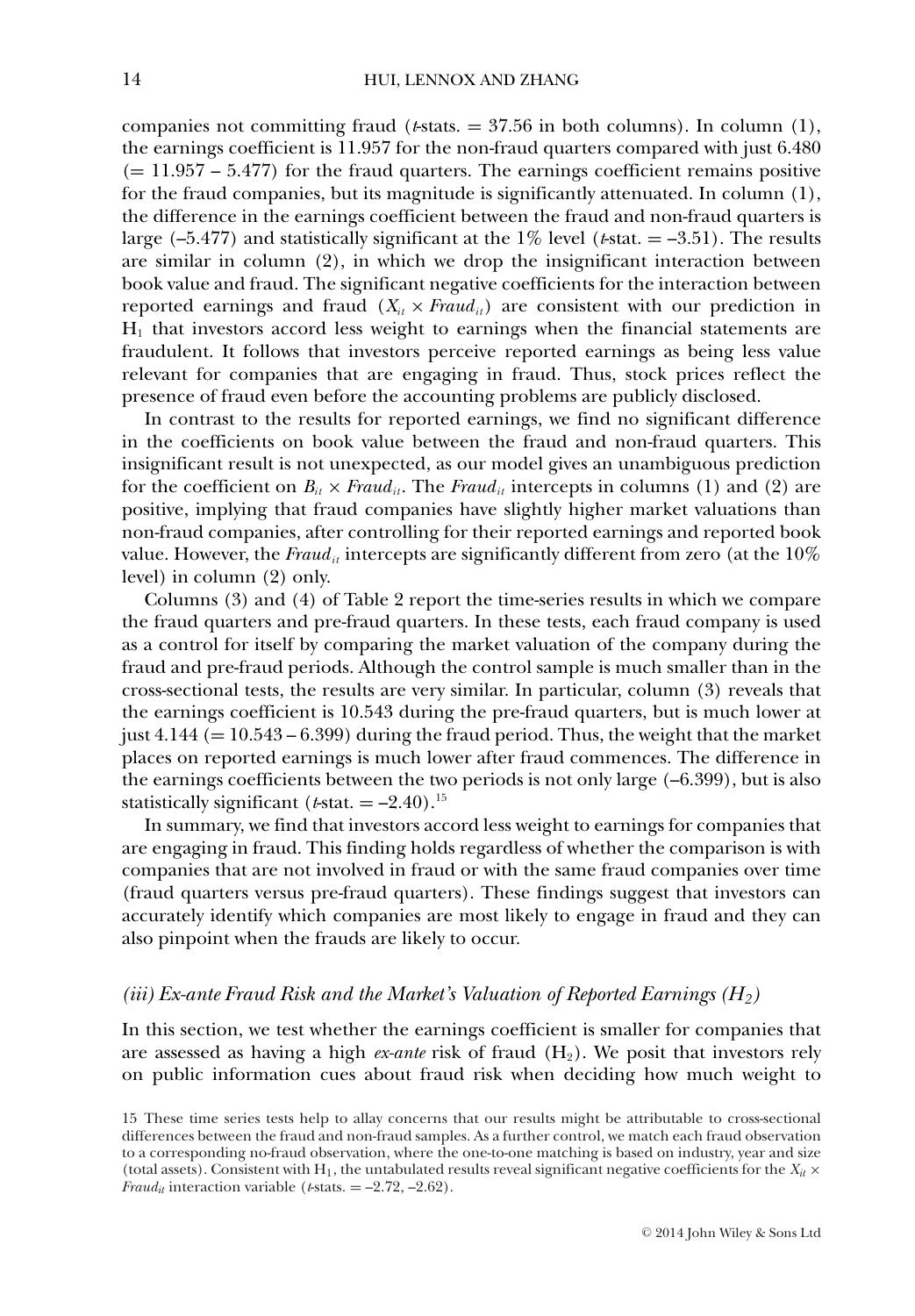accord reported earnings. We thus expect that an *ex-ante* measure of fraud risk will be associated with a smaller earnings response coefficient.

We begin by estimating a statistical model that predicts the likelihood of fraud. Following Dechow et al. (2011), the independent variables in this model include working capital accruals ( $RSSTACC<sub>ii</sub>$ ), changes in receivables ( $CH\_REC<sub>ii</sub>$ ), changes in inventory  $(CH\_INV<sub>i</sub>)$ , changes in cash sales  $(CH\_CS<sub>i</sub>)$ , changes in earnings  $(CH\_EARN<sub>i</sub>)$ , and the issuance of securities during the year  $(ISSE_{ii})$ . We also include two risk variables that are found to be significant predictors of fraud: return volatility  $(RET_VOL_{ii})$  and earnings volatility  $(EARN_{\textit{v}}/OL_{ii})$ . Finally, we follow earlier fraud studies by including variables for the company's auditor (*Bigaudit<sub>ii</sub>*), the log of total assets (*SIZE<sub>ii</sub>*), the company's age  $(AGE_{ii})$ , prior year's returns  $(Lang_Return_{ii})$  and leverage  $(Leverage_{ii})$ .

The fraud prediction model is reported in Table A1 of the Appendix and the results are generally consistent with past research.<sup>16</sup> The model has a type I error rate of 32.6% and a type II error rate of 33.6%. In other words, 67.4% of fraud companies and 66.4% of non-fraud companies are correctly classified by the model (see Table A2 of the Appendix). This level of predictive accuracy is similar to Dechow et al. (2011) who obtain correct classification rates of 63.36–65.78% for fraud companies and 60.86– 65.03% for non-fraud companies. We use the coefficient estimates to classify each company-quarter as having either a high *ex-ante* risk of fraud  $(Hi_R i s_k) = 1$  or a low risk  $(Hi_Ris_{ki} = 0)$ . We then estimate the valuation model shown in equation (6). The cross-sectional results are reported in column (1) of Table 3 and the time-series tests are shown in column (3).

Consistent with  $H_2$ , we find that the earnings coefficient in the valuation model is significantly smaller for quarters that are assessed to be high risk. The coefficient on  $X_{it} \times Hi_R i s k_{it}$  in column (1) is -1.503 and statistically significant (*t*-stat. = –3.66). Similar results are obtained from the time-series analysis in column (3), which compares the fraud quarters with the pre-fraud quarters. The earnings coefficient is 10.227 for the quarters in which the risk of fraud is believed to be low, but it is only  $4.690 (= 10.227 - 5.537)$  when the risk of fraud is deemed to be high. The effect of fraud risk on the earnings coefficient is statistically significant. Overall, the results support the prediction in  $H_2$  that the valuation weight on reported earnings is significantly less when public information cues point toward a high risk of fraud.

We next explore the valuation implications of type I and type II prediction errors. Specifically, we estimate equation (7), which allows reported earnings to interact with both the *ex-ante* risk of fraud (*Hi Riskit*) and the *ex-post* fraud variable (*Fraudit*). The purpose of this model is to test whether investors are better informed about the risk of fraud when benchmarked against the predictions generated by our statistical model.

The cross-sectional and time-series results for equation (7) are reported in columns (2) and (4) of Table 3. Both sets of results reveal that the  $X_{it} \times \text{Fraud}_{it}$  interaction variable has negative coefficients that are statistically significant ( $t$ -stats.  $=$  -3.53, –2.50). These coefficients capture the impact of fraud when the *ex-ante* risk of fraud is assessed as being low (i.e.,  $Hi\_Risk_{ii} = 0$ ). They indicate that investors place less

<sup>16</sup> An exception is that the *Bigaudit<sub>it</sub>* coefficient is insignificant in Table A1 whereas Lennox and Pittman (2010) find that companies audited by Non-Big Four audit firms are significantly more likely to commit fraud. The difference is likely attributable to sampling since Lennox and Pittman (2010) have data on 508 fraud companies whereas our sample consists of just 212 fraud companies. The difference in sample sizes arises because we require returns data from CRSP and many fraud companies are not covered by CRSP, particularly the fraud companies that are audited by non-Big Four firms.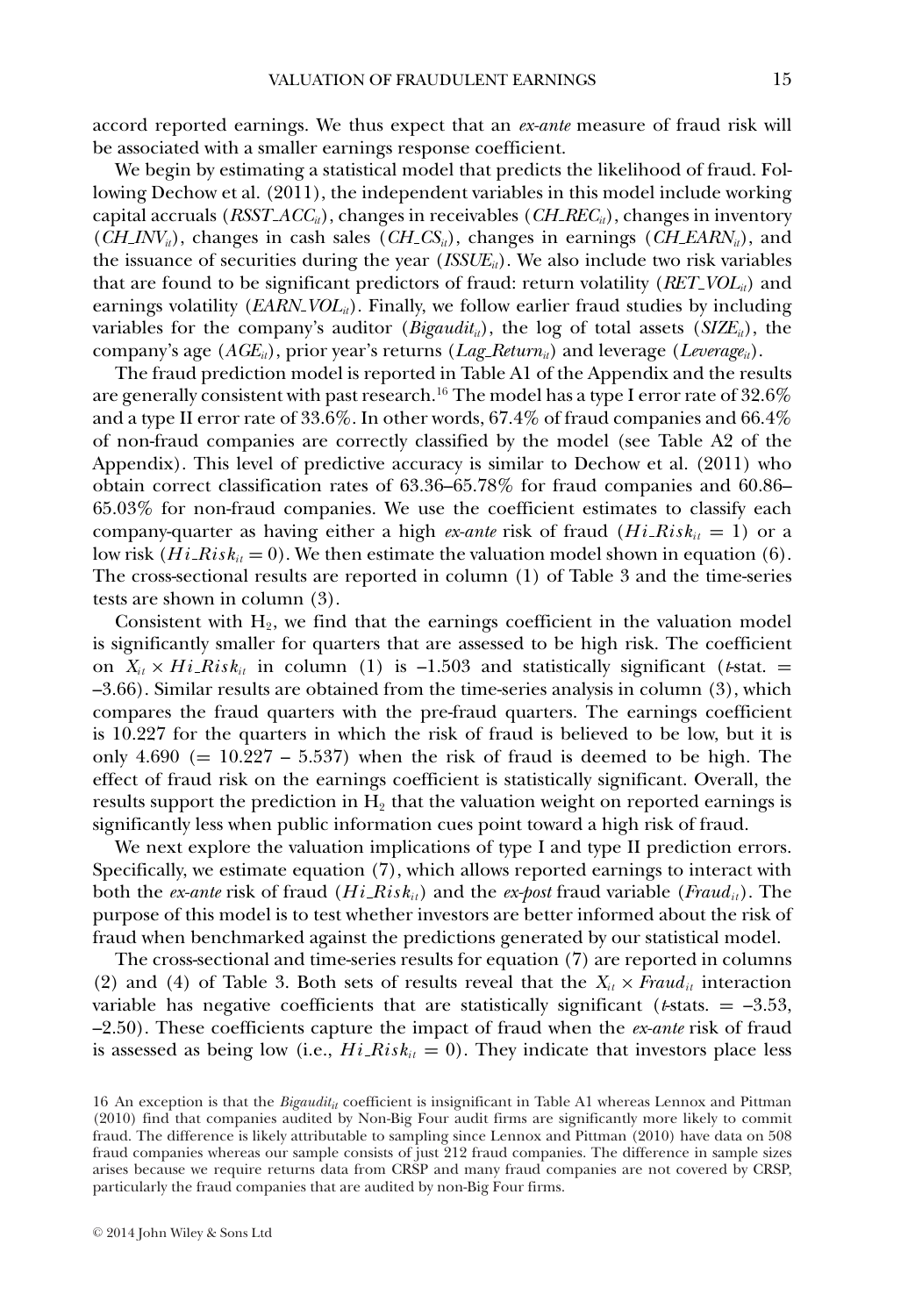|                                                    | Predicted Sign | <b>Cross-sectional Tests</b> |                         | <b>Time-series Tests</b> |                         |
|----------------------------------------------------|----------------|------------------------------|-------------------------|--------------------------|-------------------------|
|                                                    |                | <i>Eq.</i> (6) (1)           | <i>Eq.</i> $(7)(2)$     | <i>Eq.</i> (6) (3)       | Eq. $(7)$ $(4)$         |
| Constant                                           | ?              | 34.440                       | 34.429                  | 55.992                   | 47.952                  |
|                                                    |                | $(15.92)$ ***                | $(15.91)$ ***           | $(6.29)$ ***             | $(5.74)$ ***            |
| $X_{it}$                                           | $^{+}$         | 12.149                       | 12.147                  | 10.227                   | 11.695                  |
|                                                    |                | $(31.91)$ ***                | $(31.87)$ ***           | $(3.72)$ ***             | $(3.76)$ ***            |
| $B_{it}$                                           | $^{+}$         | 0.644                        | 0.645                   | 0.823                    | 0.804                   |
|                                                    |                | $(33.93)$ ***                | $(33.89)$ ***           | $(3.46)$ ***             | $(3.26)$ ***            |
| $\mathit{Fraud}_{it}$                              | ?              |                              | 1.281                   |                          | $-1.326$                |
|                                                    |                |                              | (0.82)                  |                          | $(-0.63)$               |
| $X_{it} \times \text{Fraud}_{it}$                  |                |                              | $-4.878$                |                          | $-5.798$                |
|                                                    |                |                              | $(-3.53)$ ***           |                          | $(-2.50)$ <sup>**</sup> |
| $B_{it} \times }$ $\mathcal{F}$ raud <sub>it</sub> | ?              |                              | 0.091                   |                          | 0.042                   |
|                                                    |                |                              | $(0.73)$ ***            |                          | (0.22)                  |
| $Hi_R$ isk <sub>it</sub>                           | 5              | 4.359                        | 4.350                   | 6.490                    | 6.431                   |
|                                                    |                | $(21.68)$ ***                | $(21.71)$ ***           | (2.67)                   | $(2.65)^*$              |
| $X_{it} \times Hi_R$ Risk <sub>it</sub>            |                | $-1.503$                     | $-0.693$                | $-5.537$                 | $-1.721$                |
|                                                    |                | $(-3.66)$ ***                | $(-2.15)$ <sup>**</sup> | $(-2.11)$ <sup>**</sup>  | $(-1.67)^*$             |
| $B_{it} \times Hi_R$ Risk <sub>it</sub>            | 5              | 0.278                        | 0.276                   | 0.102                    | 0.086                   |
|                                                    |                | $(10.50)$ ***                | $(10.44)$ ***           | (0.50)                   | (0.43)                  |
| Non-fraud Quarters                                 |                | 234,789                      | 234,789                 | 2,269                    | 2,269                   |
| <b>Fraud Quarters</b>                              |                | 1,149                        | 1,149                   | 1,149                    | 1,149                   |
| Adj $\mathbb{R}^2$ (%)                             |                | 39.54                        | 39.68                   | 60.59                    | 60.91                   |
| The ERCs:                                          |                |                              |                         |                          |                         |
| Predicted Fraud Quarters: $b_1 + b_4$              |                | 10.646                       |                         | 4.690                    |                         |
| Predicted Fraud Quarters: $b_1 + b_6$              |                |                              | 11.454                  |                          | 9.974                   |
| Non-fraud Quarters: $b_1$                          |                | 12.149                       | 12.147                  | 10.227                   | 11.695                  |

**Table 3** *Ex-ante* Fraud Risk and the Market Valuation of Reported Earnings

*Note:*

The dependent variable  $(V_{ii})$  is the closing stock price on the first day after the quarterly earnings announcement.

 $V_{it} = b_0 + b_1 X_{it} + b_2 B_{it} + b_3 H i \cdot R i s k_{it} + b_4 X_{it} \times H i \cdot R i s k_{it} + b_5 B_{it} \times H i \cdot R i s k_{it}.$  (6)

$$
V_{it} = b_0 + b_1 X_{it} + b_2 B_{it} + b_3 F r \t and_{it} + b_4 X_{it} \times F r \t and_{it} + b_5 B_{it} \times F r \t and_{it}
$$

$$
+ b_6 H i_- R i s k_{it} + b_7 X_{it} \times H i_- R i s k_{it} + b_8 B_{it} \times H i_- R i s k_{it}.
$$
\n
$$
\tag{7}
$$

 $V_{it}$  = the closing stock price of company *i* on the first day after its earnings announcement in quarter *t*;  $X_{it}$  = the reported quarterly earnings per share of company *i* in quarter *t*;  $B_{it}$  = the reported book value per share of company *i* in quarter *t*. *Fraud<sub>it</sub>* = one if company *i* issues fraudulently misstated accounts in quarter  $t_i$  = zero otherwise. *Hi<sub>-</sub>Risk<sub>it</sub>* = one if the F-score from the fraud prediction model is greater (less) than one (zero) for company *i* in quarter *t.* Following Dechow et al. (2010), the F-score is defined to be the predicted probability of fraud (i.e.,  $[\exp(\beta X)/(1+\exp(\beta X))]$ ) divided by the proportion of fraud observations in the sample (i.e., the number of fraud observations divided by the total number of observations). The results of the fraud model are reported in Table A1 of the Appendix while its predictive accuracy is shown in Table A2. The treatment sample comprises 1,149 fraud quarters. The control sample comprises 234,789 non-fraud quarters in the cross-sectional tests, and 2,269 pre-fraud quarters in the time-series tests. Dummy variables for every year, quarter and four-digit SIC fixed effects are included but the results are not reported. T-statistics are calculated based on Huber/White/sandwich robust standard errors and clustering at the company level. \*\*\*, \*\* and \* indicate two-tailed significance at the 1%, 5%, and 10% levels, respectively.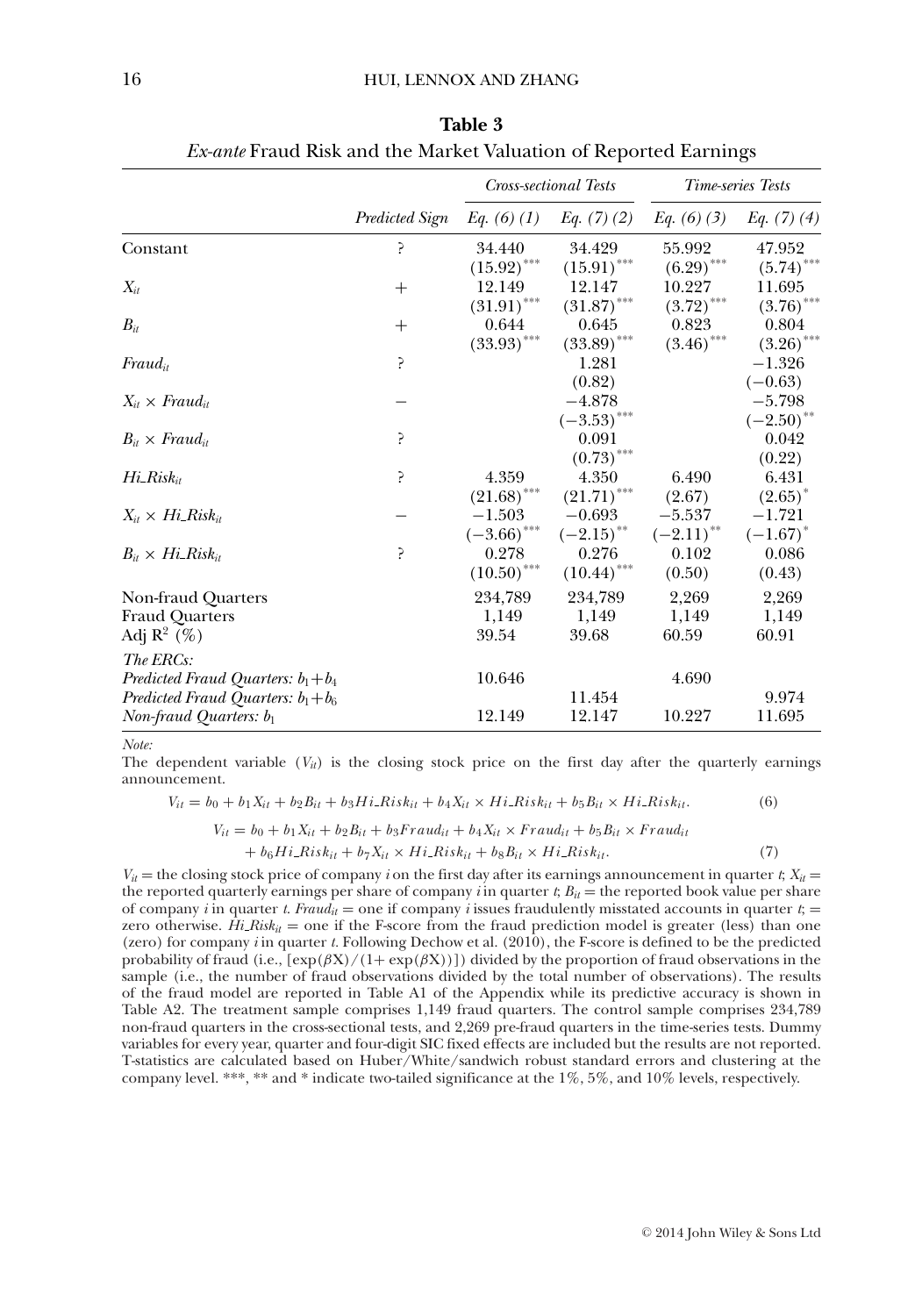weight on fraudulent earnings even when the statistical model incorrectly classifies the fraud companies as having low fraud risk (type II errors). This in turn suggests that investors are more accurately informed about the risk of fraud than our statistical prediction model. This may be because investors rely on private information when deciding how to weight a company's reported earnings, whereas our statistical model utilizes only publicly available information. Alternatively, investors may be using public information cues that are not included in our statistical model but that are relevant to assessing fraud risk. In either case, our results indicate that, when benchmarked against the statistical model, investors are accurately informed about the prevailing risk of fraud.

We also test whether the coefficients on the  $X_{it} \times Hi\_Risk_{it}$  interaction variable remain significant after controlling for the interaction between reported earnings and the *ex-post* fraud outcome variable. The  $X_{i} \times Hi_R \times Ri_R$  coefficient captures the incremental impact of *ex-ante* fraud risk when companies are not actually fraudulent (*Fraud<sub>it</sub>* = 0). In column (2), the  $X_{it} \times Hi$  *Risk<sub>it</sub>* coefficient is negative and significant at the 5% level ( $t$ -stat.  $= -2.15$ ). Thus, the earnings coefficient is significantly smaller when non-fraud companies are assessed as having high fraud risk, which corresponds to the situation in which our statistical model commits a type I prediction error. The  $X_{it} \times Hi.Risk_{it}$  coefficient is also negative (–0.991) in the time-series model reported in column  $(4)$ , but it is only significant at the  $10\%$  level. These findings suggest that investors accord less weight to reported earnings when the statistical model commits type I errors (i.e., non-fraud companies are assessed as having high risk).

In summary, there are two main takeaways from Table 3. First, consistent with  $H_2$ , investors accord less weight to reported earnings when the *ex-ante* probability of fraud is high. This suggests that investors use public information cues that are similar to those used in our statistical model of fraud prediction. Second, the results suggest that investors use other fraud-relevant information that is absent from our statistical model. Thus, investors appear to be accurately informed about the prevailing risk of fraud when benchmarked against the statistical model.

#### 4. INFORMATION ENVIRONMENT

We expect investors to be more accurately informed about the risk of fraud when there are reliable outside sources of information about the company. In contrast, investors are less well informed about fraud if they depend only on information provided by management. We therefore investigate whether a company's external information environment affects the market valuation of fraudulent earnings. We utilize two alternative proxies for the information environment: analyst following and institutional ownership (Walther, 1997).

## *(i) Analyst Following*

Analysts typically follow companies on a continual basis and scrutinize management and financial reports to determine whether there are inconsistencies with industry practice (Yu, 2008). Although the detection of fraudulent accounting is not the primary goal of analysts, they are in an advantageous position to find it because they have training in finance and accounting, together with detailed knowledge of the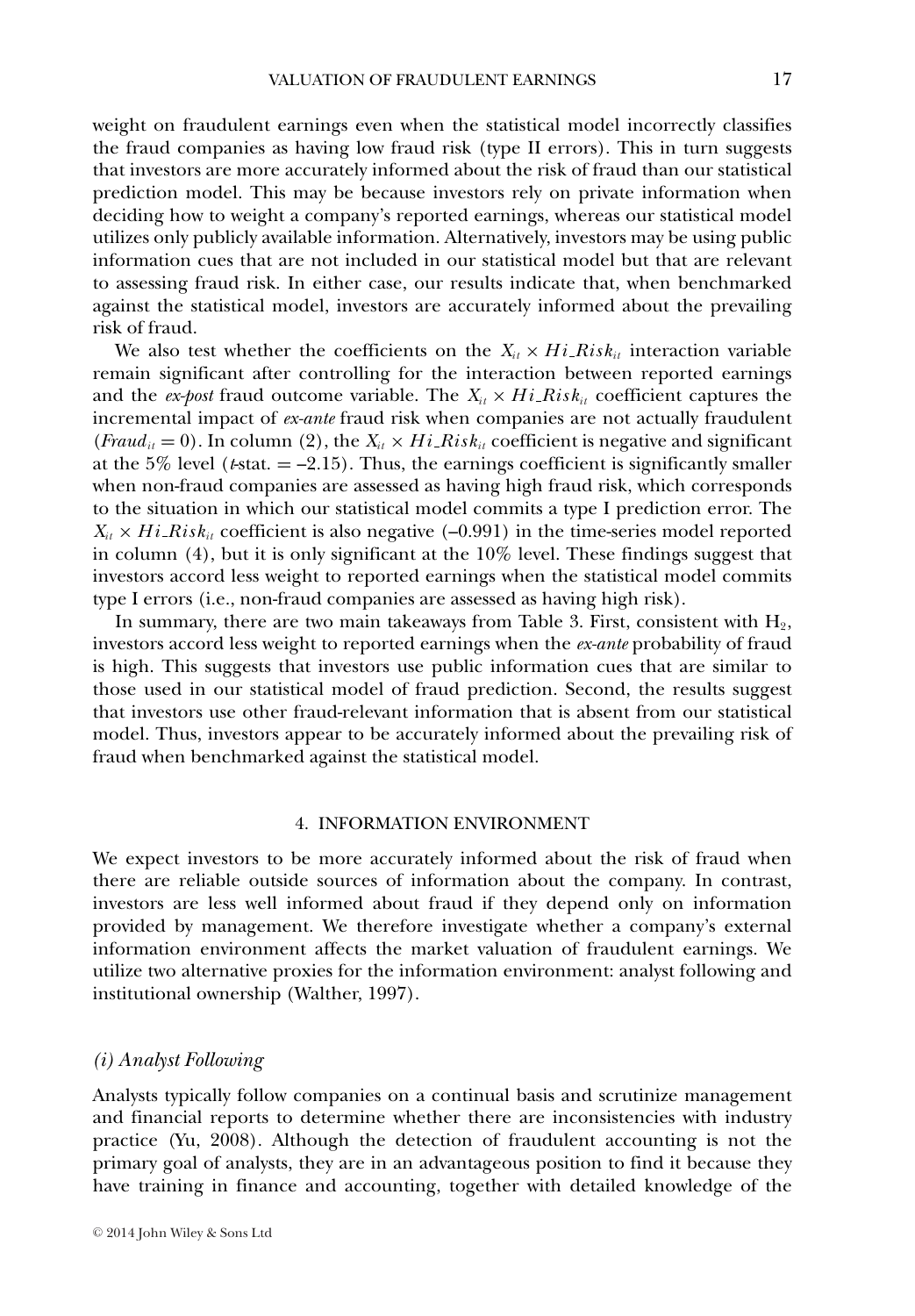industries that they cover. Consistent with this notion, Miller (2006) finds that the press helps to publicize accounting fraud by rebroadcasting information that originally came from analysts. He demonstrates that analysts are the most important source of information for articles in the press when such articles do not originate from the journalists' own investigations. Dyck et al. (2010) also find that analysts are directly involved in the process by which some accounting frauds are uncovered.

On the other hand, analysts may lack strong incentives to warn investors about a high risk of fraud since analysts have incentives to maintain good relations with management in order to keep their investment banking business or to maintain access to private information about the company (Lin and McNichols, 1998; Michaely and Womak, 1999; and Ke and Yu, 2006). Consistent with this pessimistic view, it has been found that analyst earnings forecasts and stock recommendations apparently do not alert investors to the presence of opportunistic earnings management (Bradshaw et al., 2001; and Teoh and Wong, 2002).

We explore these alternative viewpoints about the informational role of analysts by partitioning the sample according to the extent of analyst following. The  $Hi_Follow_{ii}$  variable takes a value of one if analyst following during the quarter is above the sample median, and zero otherwise:

$$
V_{ii} = b_0 + b_1 X_{ii} + b_2 B_{ii} + b_3 Fraud_{ii} + b_4 X_{ii} \times Fraud_{ii} + b_5 B_{ii} \times Fraud_{ii} + b_5 Hi\_Follow_{ii}
$$
  
+ 
$$
b_6 Fraud_{ii} \times Hi\_Follow_{ii} + b_7 X_{ii} \times Hi\_Follow_{ii} + b_8 X_{ii} \times Fraud_{ii} \times Hi\_Follow_{ii}.
$$
  
(8)

In equation  $(8)$ , the  $b_4$  coefficient captures the valuation discount on fraudulently reported earnings when the analyst following is small  $(Hi_Follow_{it} = 0)$ . In contrast, the discount is equal to  $b_4 + b_8$  when the analyst following is large  $(Hi_Follow_{ii} = 1)$ . If investors are more accurately informed about the risk of fraud when analyst following is large, then the coefficient on fraudulent earnings will be smaller (i.e.,  $b_8 < 0$ ).

The cross-sectional and time-series results for equation (8) are reported in Table 4. In column (1), the  $b_4$  coefficient is negative  $(-3.267)$  but statistically significant at just the 10% level. It is insignificant in column (2). This provides only weak evidence of the discounting of fraudulently reported earnings when analyst following is small. In contrast, the valuation discount is much larger when the fraud companies have a large analyst following, with a total discount of –8.020 and –9.343 in columns (1) and (2). More importantly, the coefficient on fraudulent earnings is significantly smaller (i.e.,  $b_8$ <0) when analyst following is large (*t*-stats. = -2.80, -2.55). It would thus appear that the earnings of fraud companies with high analyst following are not valued at the premium that other high-following companies command. We caution, however, that this does not necessarily mean that investors obtain their fraud-relevant information directly from analysts.<sup>17</sup> Rather, the analyst following variable may simply reflect that companies with a larger analyst following operate in a more transparent information environment, which allows investors to better pinpoint the occurrence of fraud.

17 Table 4 also reveals significant positive coefficients for analyst following and for the interaction between analyst following and reported earnings. These findings are consistent with analysts choosing to follow companies that have higher market valuations and report more informative earnings (McNichols and O'Brien, 1997).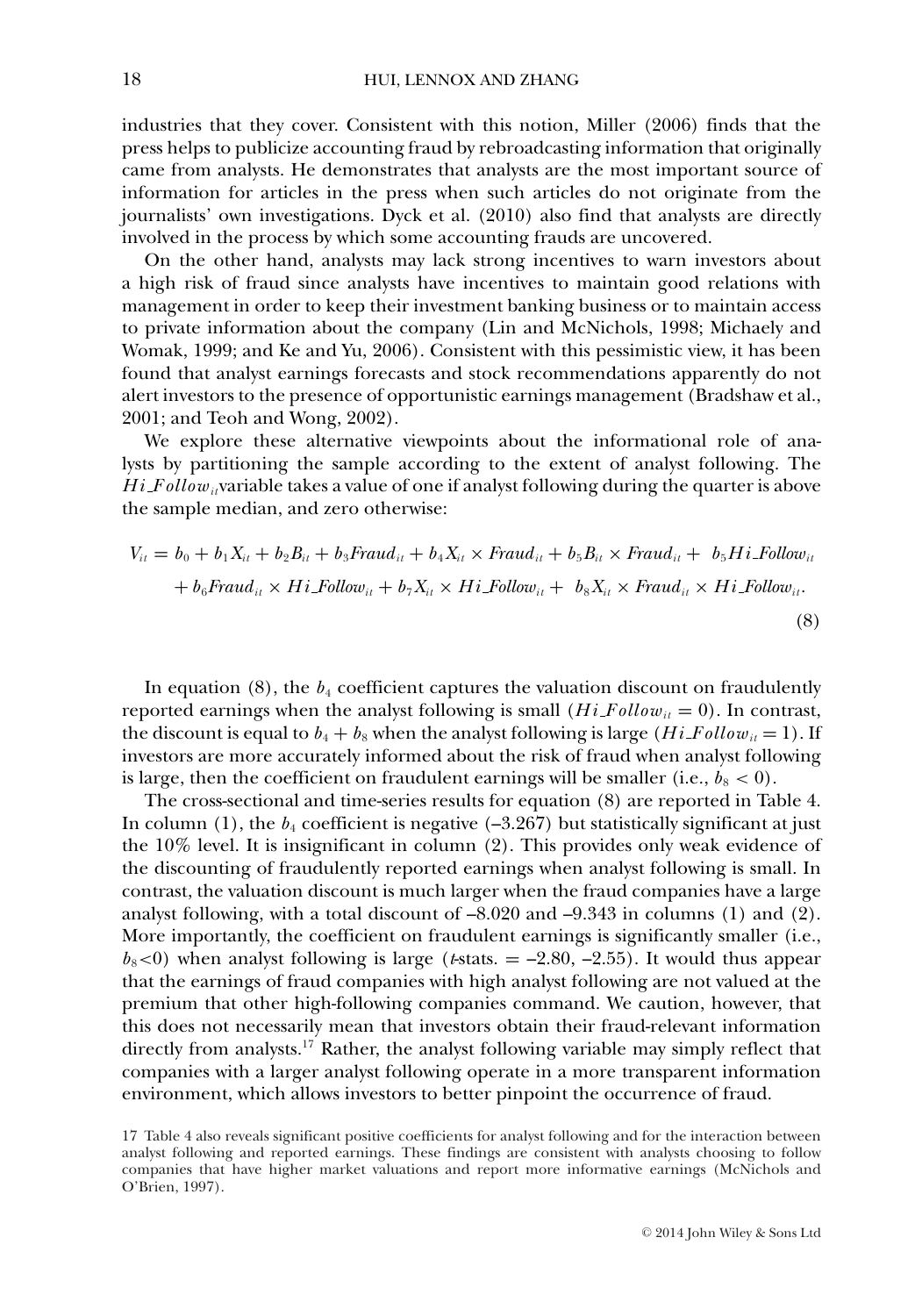#### VALUATION OF FRAUDULENT EARNINGS 19

|                                                                | <b>Predicted Sign</b> | Cross-sectional Test<br>Eq. $(10)(1)$ | Time-series Test<br>Eq. $(10)(2)$ |
|----------------------------------------------------------------|-----------------------|---------------------------------------|-----------------------------------|
| Constant                                                       | ?                     | 26.952                                | 12.173                            |
|                                                                |                       | (13.13)                               | (2.07)                            |
| $X_{it}$                                                       | $^+$                  | 7.689                                 | 5.735                             |
|                                                                |                       | $(23.91)$ ***                         | (1.44)                            |
| $B_{it}$                                                       | $^{+}$                | 0.625                                 | 0.384                             |
|                                                                |                       | $(34.32)$ ***                         | $(1.66)^*$                        |
| $\mathit{Fraud}_{it}$                                          | 5.                    | 1.038                                 | $-4.984$                          |
|                                                                |                       | (0.92)                                | $(-1.24)$                         |
| $X_{it} \times \text{Fraud}_{it}$                              |                       | $-3.267$                              | $-1.764$                          |
|                                                                |                       | $(-1.84)^*$                           | $(-1.61)$                         |
| $B_{it} \times Fraud_{it}$                                     | 5.                    | 0.053                                 | 0.021                             |
|                                                                |                       | (0.41)                                | (0.12)                            |
| $Hi_F$ ollow <sub>it</sub>                                     | $^{+}$                | 6.794                                 | 7.317                             |
|                                                                |                       | $(30.63)$ ***                         | $(2.06)$ **                       |
| $\text{Fraud}_{it} \times \text{Hi_Follow}_{it}$               | 5.                    | 2.981                                 | 5.498                             |
|                                                                |                       | (1.10)                                | (1.27)                            |
| $X_{it} \times Hi_F$ ollow <sub>it</sub>                       | $^{+}$                | 8.784                                 | 9.512                             |
|                                                                |                       | $(16.51)$ ***                         | (1.62)                            |
| $X_{it} \times \text{Fraud}_{it} \times \text{Hi-Follow}_{it}$ |                       | $-4.753$                              | $-7.579$                          |
|                                                                |                       | $(-2.80)$ ***                         | $(-2.55)$ ***                     |
| Non-fraud Quarters                                             |                       | 257,616                               | 2,491                             |
| Fraud Quarters                                                 |                       | 1,248                                 | 1,248                             |
| Adj $\mathbb{R}^2$ (%)                                         |                       | 42.83                                 | 63.92                             |
| The ERCs:                                                      |                       |                                       |                                   |
| Low Follow Fraud Quarters: $b_1+b_4$                           |                       | 4.422                                 | 3.971                             |
| Low Follow Non-fraud Quarters: $b_1$                           |                       | 7.689                                 | 5.735                             |
| High Follow Fraud Quarters: $b_1 + b_4 + b_7 + b_8$            |                       | 6.463                                 | 5.904                             |
| <i>High Follow Non-fraud Quarters:</i> $b_1 + b_7$             |                       | 14.483                                | 15.247                            |

| Table 4                                                                      |  |
|------------------------------------------------------------------------------|--|
| Analyst Following and the Market Valuation of Fraudulently Reported Earnings |  |

#### *Note:*

The dependent variable  $(V_{ii})$  is the closing stock price on the first day after the quarterly earnings announcement.

 $V_{it} = b_0 + b_1 X_{it} + b_2 B_{it} + b_3 F r \alpha u d_{it} + b_4 X_{it} \times F r \alpha u d_{it} + b_5 B_{it} \times F r \alpha u d_{it} + b_5 H i_F \alpha u d_{it}$ 

 $+ b_6$ *Fr aud<sub>it</sub>*  $\times$  *Hi*  $\cdot$ *Follow<sub>it</sub>* +  $b_7X_{it} \times Hi$  *Follow<sub>it</sub>* +  $b_8X_{it} \times Fraud_{it} \times Hi$  *Follow<sub>it</sub>* . (8)

 $V_{it}$  = the closing stock price of company *i* on the first day after its earnings announcement in quarter *t*;  $X_{it}$  = the reported quarterly earnings per share of company *i* in quarter *t*;  $B_{it}$  = the reported book value per share of company *i* in quarter *t*. *Fraud<sub>u</sub>* = one if company *i* issues fraudulently misstated accounts in quarter  $t_i$  = zero otherwise. *Hi Follow<sub>it</sub>* = one if the number of analyst following is above the median; = zero if the number of analyst following is below the median. The treatment sample comprises 1,248 fraud quarters. The control sample comprises 257,616 non-fraud quarters in the cross-sectional tests, and 2,491 pre-fraud quarters in the time-series tests. Dummy variables for every year, quarter and four-digit SIC fixed effects are included but the results are not reported. T-statistics are calculated based on Huber/White/sandwich robust standard errors and clustering at the company level.

\*\*\*, \*\* and \* indicate two-tailed significance at the 1%, 5%, and 10% levels, respectively.

## *(ii) Institutional Ownership*

Compared with other types of investors, institutions have a greater demand for timely information dissemination and gravitate toward stocks that have faster information dissemination (D'Souza et al., 2010). Institutions have a high demand for information both as a basis for investment decisions and to satisfy standards of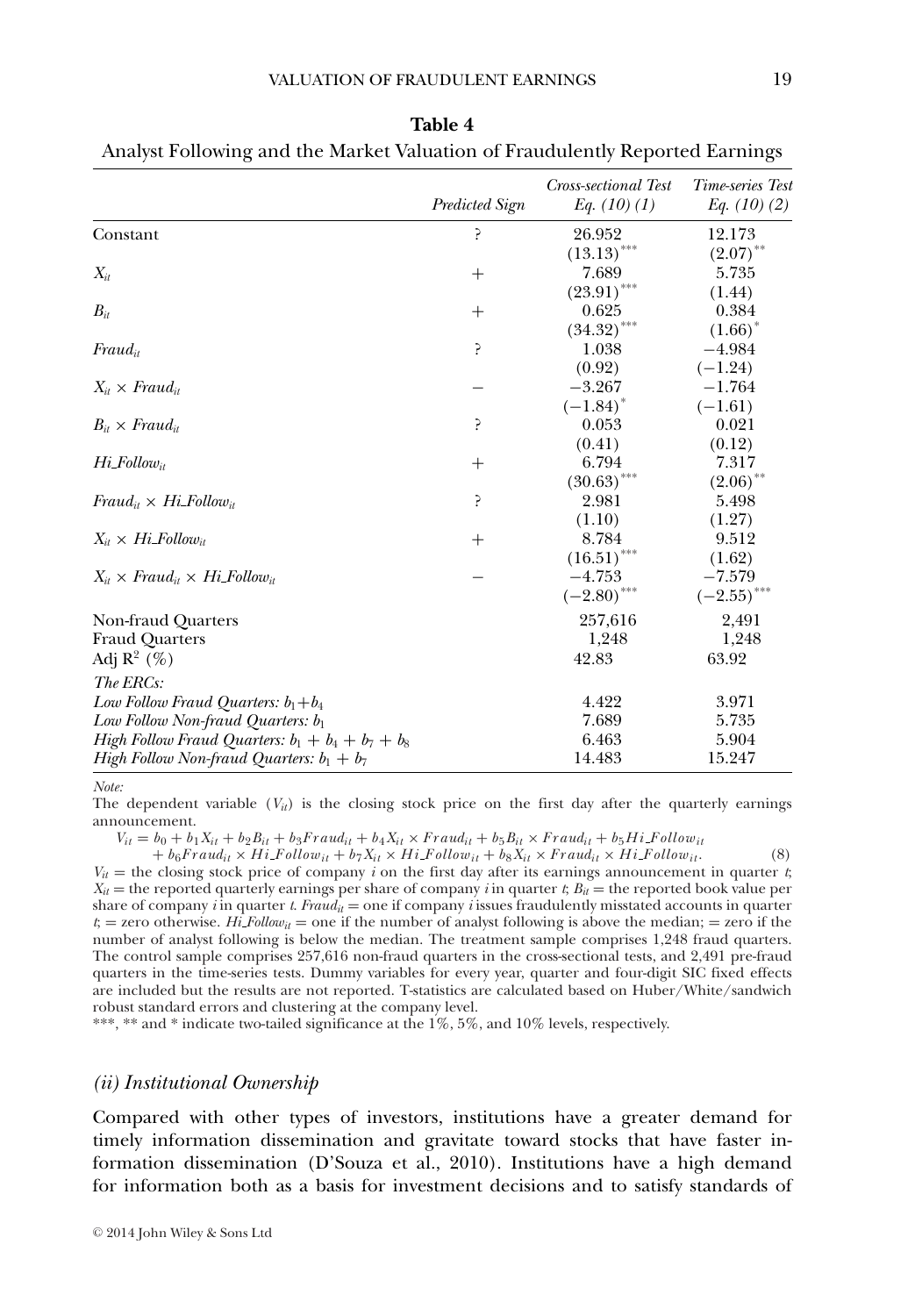|                                                               | <b>Predicted Sign</b> | Cross-sectional Test<br>Eq. $(11)(1)$ | <b>Time-series Test</b><br>Eq. $(11)(2)$ |
|---------------------------------------------------------------|-----------------------|---------------------------------------|------------------------------------------|
| Constant                                                      | 5                     | 26.034                                | 11.587                                   |
|                                                               |                       | $(10.79)$ ***                         | $(1.67)^*$                               |
| $X_{it}$                                                      | $^{+}$                | 7.901                                 | 7.005                                    |
|                                                               |                       | $(25.31)$ ***                         | $(3.13)$ ***                             |
| $B_{it}$                                                      | $^+$                  | 0.590                                 | 0.851                                    |
|                                                               |                       | $(32.86)$ ***                         | $(3.92)$ ***                             |
| $\mathit{Fraud}_{it}$                                         | 5.                    | 0.725                                 | $-2.972$                                 |
|                                                               |                       | (0.61)                                | $(-1.45)$                                |
| $X_{it} \times Fraud_{it}$                                    |                       | $-1.787$                              | $-2.545$                                 |
|                                                               |                       | $(-0.87)$                             | $(-2.84)$ ***                            |
| $B_{it} \times \text{Fraud}_{it}$                             | ċ.                    | 0.201                                 | 0.290                                    |
|                                                               |                       | (1.51)                                | $(1.84)^*$                               |
| $Hi\_Inst_{it}$                                               | $^{+}$                | 6.903                                 | 6.077                                    |
|                                                               |                       | $(30.96)$ ***                         | $(2.19)$ **                              |
| $\text{Fraud}_{it} \times \text{Hi\_Inst}_{it}$               | 5                     | 1.145                                 | $-1.697$                                 |
|                                                               |                       | (0.49)                                | $(-0.78)$                                |
| $X_{it} \times Hi\_Inst_{it}$                                 | $^{+}$                | 6.905                                 | 6.226                                    |
|                                                               |                       | $(14.32)$ ***                         | $(1.70)^*$                               |
| $X_{it} \times \text{Fraud}_{it} \times \text{Hi\_Inst}_{it}$ |                       | $-6.911$                              | $-6.649$                                 |
|                                                               |                       | $(-2.71)$ ***                         | $(-2.49)$ **                             |
| Non-fraud Quarters                                            |                       | 257,616                               | 2,491                                    |
| <b>Fraud Quarters</b>                                         |                       | 1,248                                 | 1,248                                    |
| Adj $\mathbb{R}^2$ (%)                                        |                       | 42.04                                 | 62.79                                    |
| The ERCs:                                                     |                       |                                       |                                          |
| Low Inst Fraud Quarters: $b_1 + b_4$                          |                       | 6.114                                 | 4.460                                    |
| Low Inst Non-fraud Quarters: $b_1$                            |                       | 7.901                                 | 7.005                                    |
| High Inst Fraud Quarters: $b_1+b_4+b_7+b_8$                   |                       | 6.108                                 | 4.037                                    |
| <i>High Inst Non-fraud Quarters:</i> $b_1 + b_7$              |                       | 14.806                                | 13.231                                   |

**Table 5** Institutional Ownership and the Market Valuation of Fraudulently Reported Earnings

*Note:*

The dependent variable  $(V_{ii})$  is the closing stock price on the first day after the quarterly earnings announcement.

 $V_{it} = b_0 + b_1 X_{it} + b_2 B_{it} + b_3 F r a u d_{it} + b_4 X_{it} \times F r a u d_{it} + b_5 B_{it} \times F r a u d_{it} + b_5 H i \mathcal{L} n s t_{it}$ 

 $+ b_6$ *Fr aud<sub>it</sub>*  $\times$  *Hi*  $\cdot$ *Inst<sub>it</sub>* +  $b_7X_{it} \times Hi \cdot \cdot$ *Inst<sub>it</sub>*  $+ b_8X_{it} \times Fr$ *aud<sub>it</sub>*  $\times$  *Hi*  $\cdot$ *Inst<sub>it</sub>*. (9)

 $V_{it}$  = the closing stock price of company *i* on the first day after its earnings announcement in quarter *t*;  $X_{it}$  = the reported quarterly earnings per share of company *i* in quarter *t*;  $B_{it}$  = the reported book value per share of company *i* in quarter *t*. *Fraud<sub>it</sub>* = one if company *i* issues fraudulently misstated accounts in quarter  $t_i$  = zero otherwise.  $Hi\_Inst_{it}$  = one if the percentage of institutional holding is above the median; = zero if the percentage of institutional holding is below the median. The treatment sample comprises 1,248 fraud quarters. The control sample comprises 257,616 non-fraud quarters in the cross-sectional tests, and 2,491 pre-fraud quarters in the time-series tests. Dummy variables for every year, quarter and fourdigit SIC fixed effects are included but the results are not reported. T-statistics are calculated based on Huber/White/sandwich robust standard errors and clustering at the company level.

\*\*\*, \*\* and \* indicate two-tailed significance at the 1%, 5%, and 10% levels, respectively.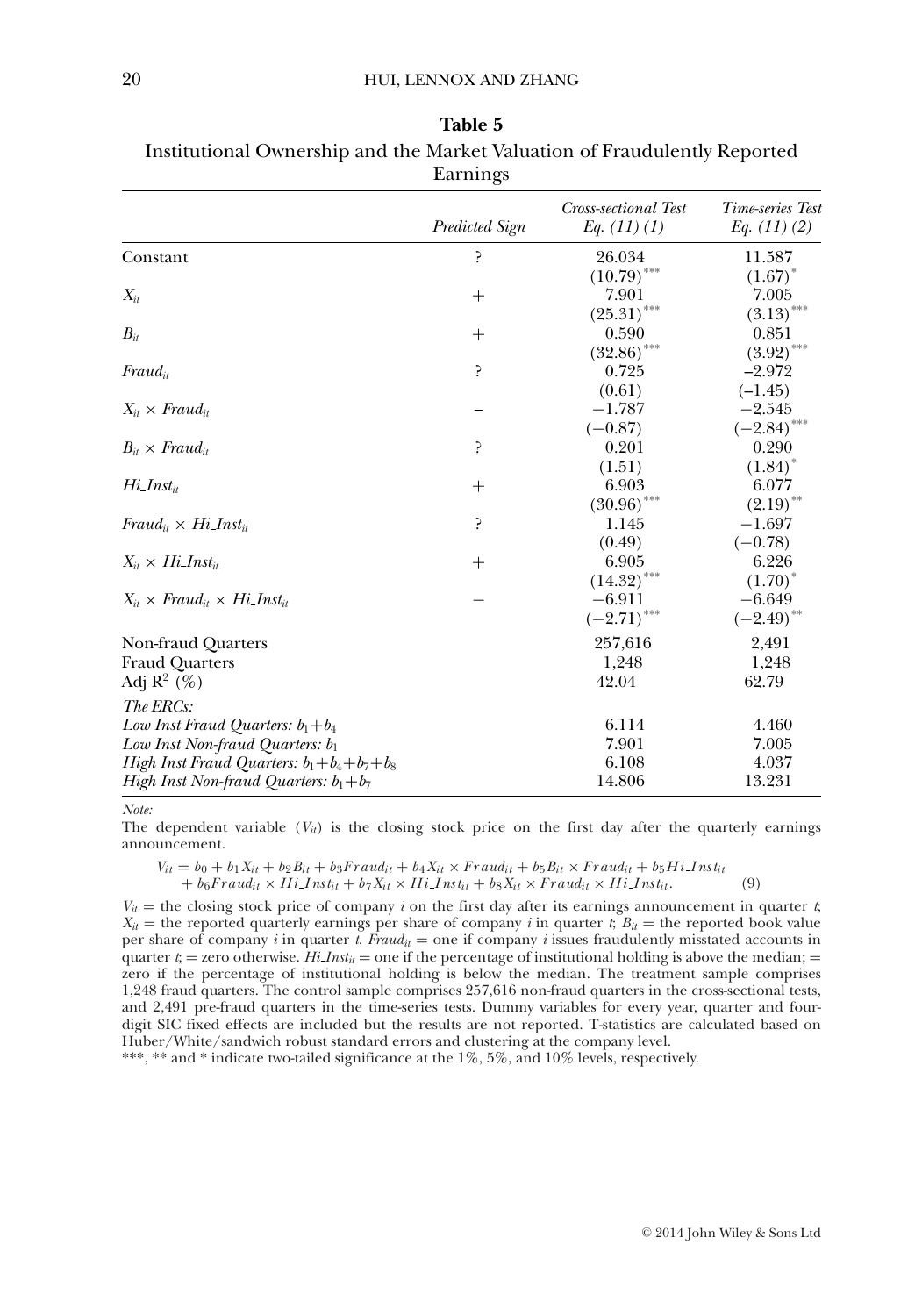fiduciary responsibility (O'Brien and Bhushan, 1990). Thus, the level of institutional ownership is a reasonable measure of the overall quality of a company's information environment. We therefore compare the market pricing of fraudulent earnings when institutional ownership is high versus when it is low. Specifically, we estimate equation (9) using institutional ownership as an alternative proxy for a company's information environment:

$$
V_{ii} = b_0 + b_1 X_{it} + b_2 B_{it} + b_3 Fraud_{it} + b_4 X_{it} \times Fraud_{it} + b_5 B_{it} \times Fraud_{it} + b_5 Hi\_{instit}
$$
  
+ 
$$
b_6 Fraud_{it} \times Hi\_{instit} + b_7 X_{it} \times Hi\_{instit} + b_8 X_{it} \times Fraud_{it} \times Hi\_{instit}
$$
 (9)

The  $Hi$ *Inst<sub>it</sub>* variable equals one if the percentage of institutional ownership is above the median, and zero otherwise.

The results are reported in Table 5. The  $X_{it} \times }$  *Fraud<sub>it</sub>*  $\times$  *Hi\_Inst<sub>it</sub>* coefficient is negative and significant at the  $1\%$  (5%) level in the cross-sectional (time-series) tests. This indicates that a lower valuation weight is placed on fraudulently reported earnings when institutional ownership is high. Again, this points toward investors being better able to identify fraudulent earnings information when the company operates in a richer information environment.

#### 5. CONCLUSION

A large body of accounting literature examines the manipulation of reported earnings by managers, with most studies assuming that this behavior is opportunistic. Opportunistic reporting is unlikely to be easily unraveled by investors because if the market could easily see through earnings management and undo it, then managers would have little incentive to report opportunistically in the first place. Moreover, managers have an incentive to hide their opportunistic reporting from investors, particularly if their goal is to maintain the market's over-valuation of their company. On the other hand, investors have strong incentives to become informed about the risk of misreporting in order to avoid making costly investment decisions.

We infer whether investors are accurately informed by examining the weight that the market accords fraudulent earnings before any allegations of accounting impropriety have been made public. Our theoretical model generates the prediction that the weight on reported earnings is lower if investors rationally perceive a high risk of fraud. As predicted, we find that the earnings coefficient in the valuation model is significantly smaller for companies engaged in fraud. We also demonstrate that investors place less weight on reported earnings when there are public information cues indicating a high *ex-ante* risk of fraud. Additional supplementary tests indicate that investors are better informed about the risk of fraud when companies operate within richer information environments; i.e., when analyst following is greater or the level of institutional ownership higher.

In summary, investors are often characterized as the unfortunate, ill-informed victims of management deception, rather than as sophisticated agents who can partially unravel opportunistic reporting. In contrast, our results suggest investors understand that the reported earnings of fraud companies are less sustainable even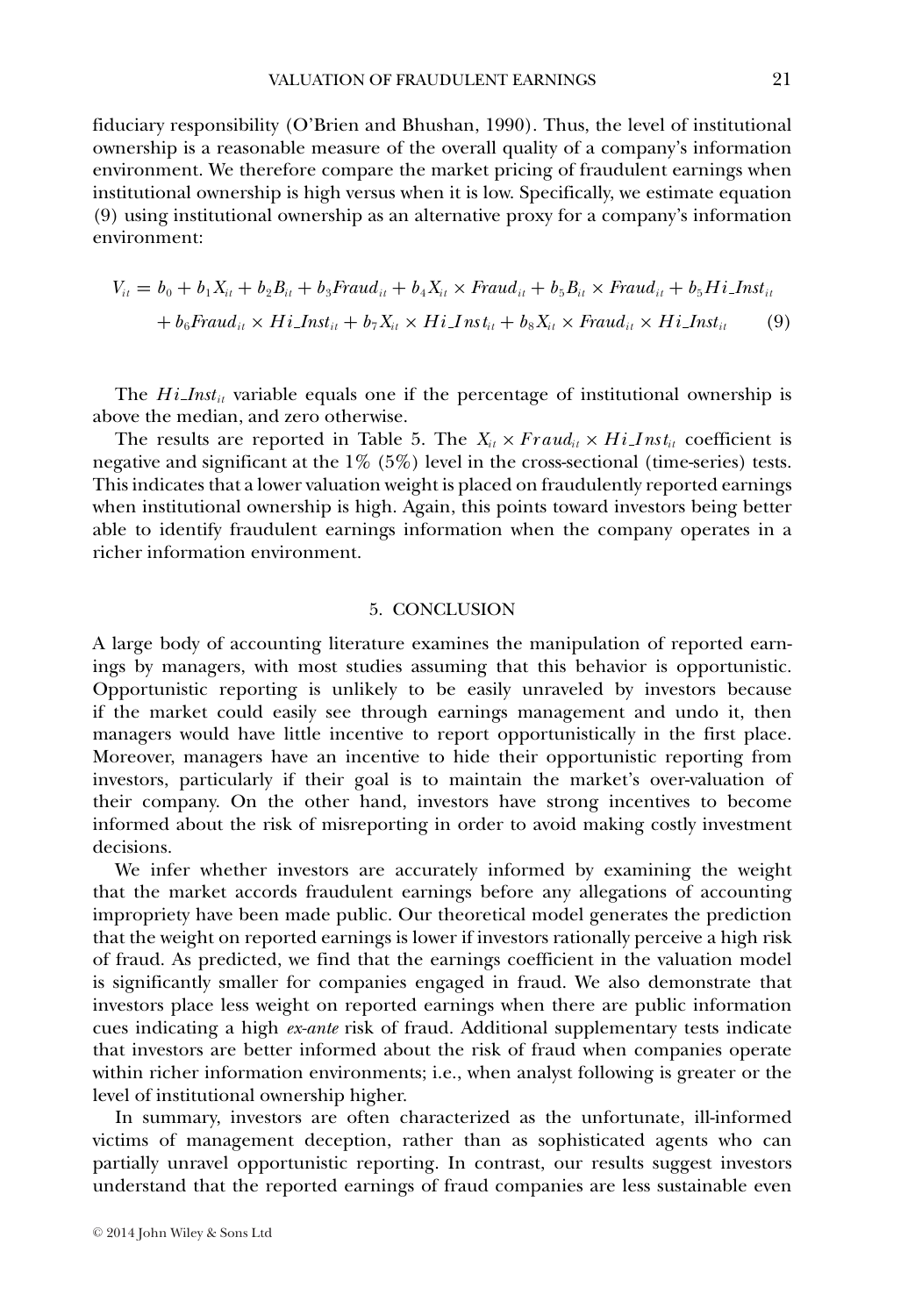#### 22 HUI, LENNOX AND ZHANG

though they may not know the exact reasons why. Thus, stock prices reflect the presence of fraud long before the accounting problems are publicly disclosed. Indeed the logic of our arguments can be applied to other situations where a company's true performance is temporarily hidden, but will be subsequently revealed. We leave it to future research to determine whether similar empirical findings hold outside of the fraud setting.

#### APPENDIX

|                       | Predicted sign |                                        |
|-----------------------|----------------|----------------------------------------|
| Constant              | 5.             | $-7.845$                               |
|                       |                | $(-40.89)$ ***                         |
| $R\!ST\_ACC$          | $^{+}$         | 0.680                                  |
|                       |                | $(4.13)$ ***                           |
| CH_REC                | $^{+}$         | 3.011                                  |
|                       |                | $(6.93)$ ***                           |
| $\it CH\_INV$         | $^{+}$         | 4.218                                  |
|                       |                | $(7.81)$ ***                           |
| CH_CS                 | $^{+}$         | 0.141<br>$(4.01)$ ***                  |
| <b>CH_EARN</b>        |                | $-2.847$                               |
|                       |                | $\left( -11.15\right) ^{\ast\ast\ast}$ |
| <b>ISSUE</b>          | $^+$           | 1.174                                  |
|                       |                | $(4.36)$ ***                           |
| <b>VOLA</b>           | $^+$           | 1.903                                  |
|                       |                | $(.3.35)$ ***                          |
| <b>RETSTD</b>         | $^{+}$         | 4.095                                  |
|                       |                | $(8.03)$ ***                           |
| Bigaudit              |                | 0.112                                  |
|                       |                | (1.09)                                 |
| <b>SIZE</b>           | $^{+}$         | 0.196                                  |
|                       |                | $(10.55)$ ***                          |
| Age                   |                | $-0.093$                               |
|                       | ?              | $(-3.11)$ ***                          |
| Lag_Return            |                | 0.164<br>$(4.42)$ ***                  |
| Leverage              | $^{+}$         | 1.444                                  |
|                       |                | $(11.28)$ ***                          |
|                       |                |                                        |
| Non-Fraud Quarters    |                | 234,789                                |
| <b>Fraud Quarters</b> |                | 1,149                                  |

# **Table A1** The Fraud Prediction Model

*Note:*

The dependent variable (*Fraud<sub>it</sub>*) is dummy variable one if the reported earnings are fraudulent.  $F \n{a} \n{a} \n{a} \n{i} = b_0 + b_1 \n{R} \n{S} \n{S} \n{T} \n{A} \n{C} \n{C}_{it} + b_2 \n{C} \n{H} \n{A} \n{R} \n{E} \n{C}_{it} + b_3 \n{C} \n{H} \n{I} \n{N} \n{V}_{it} + b_4 \n{C} \n{H} \n{I} \n{C} \n{S}_{it} + b_5 \n{C} \n{H} \n{I} \n{E} \n{A} \n{R} \n{N}_{it}$  $+ b_5 ISSUE_{it} + b_6 VOLA_{it} + b_7 RETSTD + b_8 Bigaudit_{it} + b_9 SIZE_{it} + b_{10 Age_{it}} + b_{11 Lag}$ . Return<sub>it</sub> + *b*12*Lever ageit*

\*\*\*, \*\* and  $*$  indicate two-tailed significance at the 1%, 5%, and 10% levels, respectively.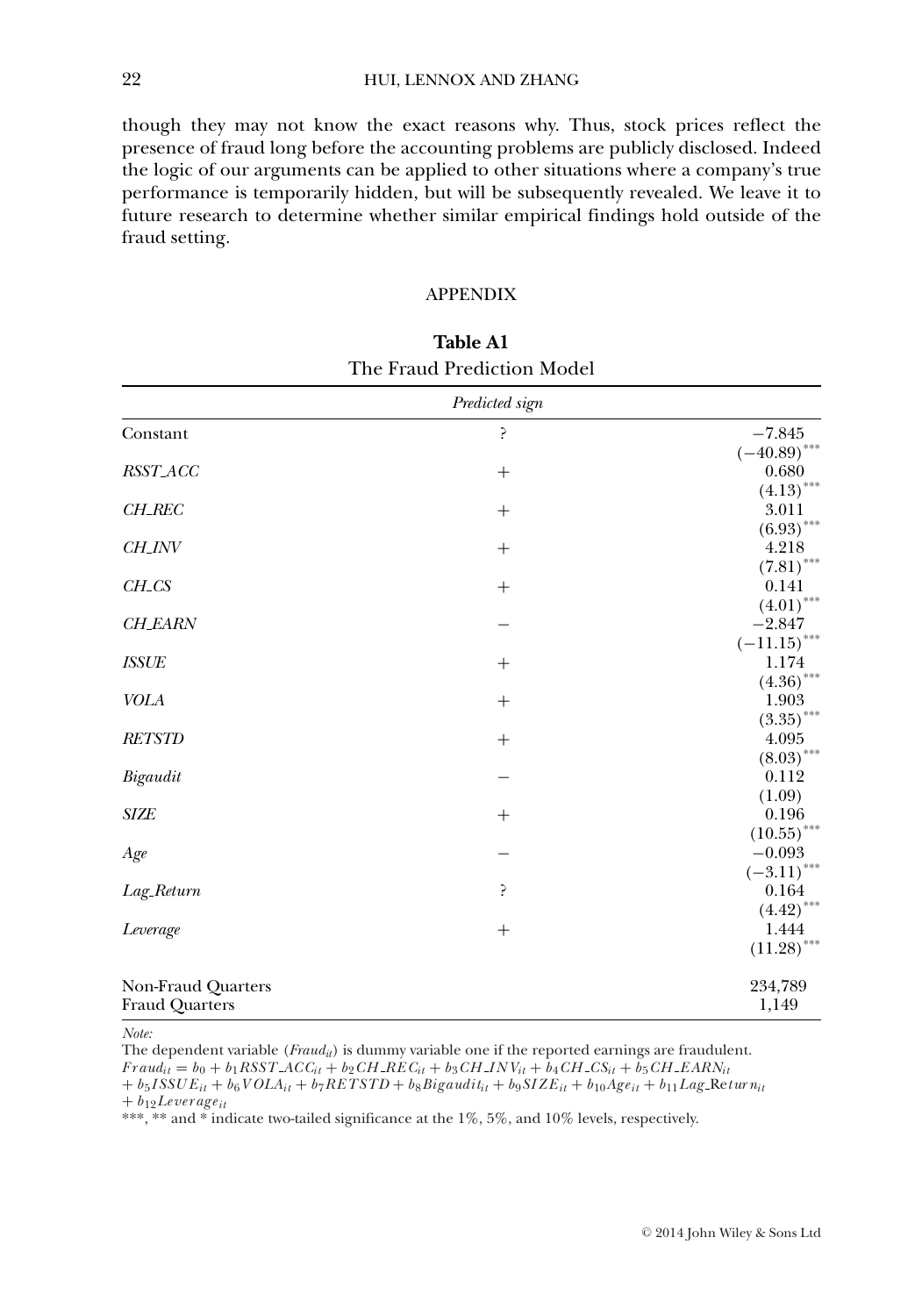# **Table A1** Continue

*RSST accruals* =  $(\Delta WC + \Delta NCO + \Delta FIN)/$  Average total assets, where  $WC = [CA (DATA 4) - CASH and STI$ (DATA 1)] – [CL (DATA 5) – STD (DATA 34)]; NCO = [Assets (DATA 6) – CA (DATA 4) – LTI (DATA 32)] – [Total Liabilities (DATA 181) – CL (DATA 5) – LTD (DATA 9)]; FIN = [STI (DATA 193) + LTI (DATA  $32$ ] – [LTD (DATA 9) + STD (DATA 34) + PRE Stock (DATA 130)]. *CH REC* =  $\triangle$  receivables (DATA  $2$ /Average total assets. *CH\_INV* =  $\Delta$ inventory (DATA 3)/Average total assets. *CH\_CS* = Percentage change in cash sales [Sales (DATA 12)- $\Delta AR(DATA 2)$ ]. *CH EARN* = (Earnings<sub>t</sub> (DATA 18)/Average total assets<sub>t</sub>)  $-(\text{Earnings}_{t-1}/\text{Average total assets}_{t-1})$ . *ISSUE* = an indicator variable coded 1 if the firm issued securities during the manipulation year (an indicator variable coded 1 if DATA  $108 > 0$  or DATA111  $> 0$ ). *VOLA* = rank of the variance of EPS during the 5 years with a minimum of eight quarters available before the quarter, scaled by the number of observations. *RETSTD* = rank of the variance of the daily stock return during the fiscal quarter, scaled by the number of available observations. Industry (4-digit SIC) and year fixed effects are also included, but not reported. *Bigaudit* = one if the company is audited by one of the Big Five companies or their predecessors, zero otherwise. *SIZE* = the log of total assets.  $Age = \log$  of firm age. *Lag Return* = Previous year's annual buy-and-hold return minus the annual buy-and-hold value weighted market return. *Leverage* = Long-term debt (DATA 9)/ Total assets (DATA 6). The treatment sample comprises 1,149 fraud quarters and the control sample comprises 234,789 non-fraud quarters. The model is estimated using logistic regression.

\*\*\*, \*\* and \* indicate two-tailed significance at the  $1\%$ , 5%, and  $10\%$  levels, respectively.

|                   |          | <b>Predicted Outcome</b>                                                      |                                                                                       |                        |
|-------------------|----------|-------------------------------------------------------------------------------|---------------------------------------------------------------------------------------|------------------------|
|                   |          | Fraud                                                                         | No-fraud                                                                              | <b>Total</b>           |
| Actual<br>outcome | Fraud    | 774                                                                           | 375                                                                                   | 1,149                  |
|                   | No-fraud | (Correct classification = $67.4\%$ )<br>79.137<br>(Type II error = $33.6\%$ ) | (Type I error $= 32.6\%)$<br>156.649<br>(Correct classification = $66.4\%$ ) (100.0%) | $(100.0\%)$<br>235,786 |
|                   | Total    | 79.911                                                                        | 157.024                                                                               | 236,935                |

**Table A2** The Predictive Accuracy of the Fraud Model in Table A1

*Note:*

The logit model generates a predicted fraud (no-fraud) outcome when the F-score is greater (less) than one. Following Dechow et al. (2010), the F-score is defined to be the predicted probability of fraud  $[\exp(\beta X)/(1+\exp(\beta X))]$  divided by the unconditional probability of fraud [number of fraud firms/total] number of firms].

#### **REFERENCES**

- Agrawal, A., J. F. Jaffe and J. M. Karpoff (1999), 'Management Turnover and Governance Changes Following The Revelation Of Fraud', *Journal of Law and Economics*, Vol. 42, pp. 309–42.
- Barth, M., W. Beaver and W. Landsman (1998), 'Relative Valuation Roles of Equity Book Value And Net Income as A Function Of Financial Health', *Journal of Accounting and Economics*, Vol. 25, pp. 1–34.
- Beneish, M. D. (1997), 'Detecting Gaap Violation: Implications for Assessing Earnings Management Among Firms With Extreme Financial Performance', *Journal of Accounting and Public Policy*, Vol. 16, pp. 271–309.
- Beneish, M. D. (1999), 'Incentives and Penalties Related to Earnings Overstatements that Violate Gaap', *The Accounting Review*, Vol. 74, pp. 425–57.
- Bradshaw, M. T., S. A. Richardson and R. G. Sloan (2001), 'Do Analysts and Auditors Use Information in Accruals?' *Journal of Accounting Research*, Vol. 39 (June), pp. 45–74.
- Burgstahler, D., and I. Dichev (1997), 'Earnings, Adaptation, and Equity Value', *The Accounting Review*, Vol. 73, pp. 187–215.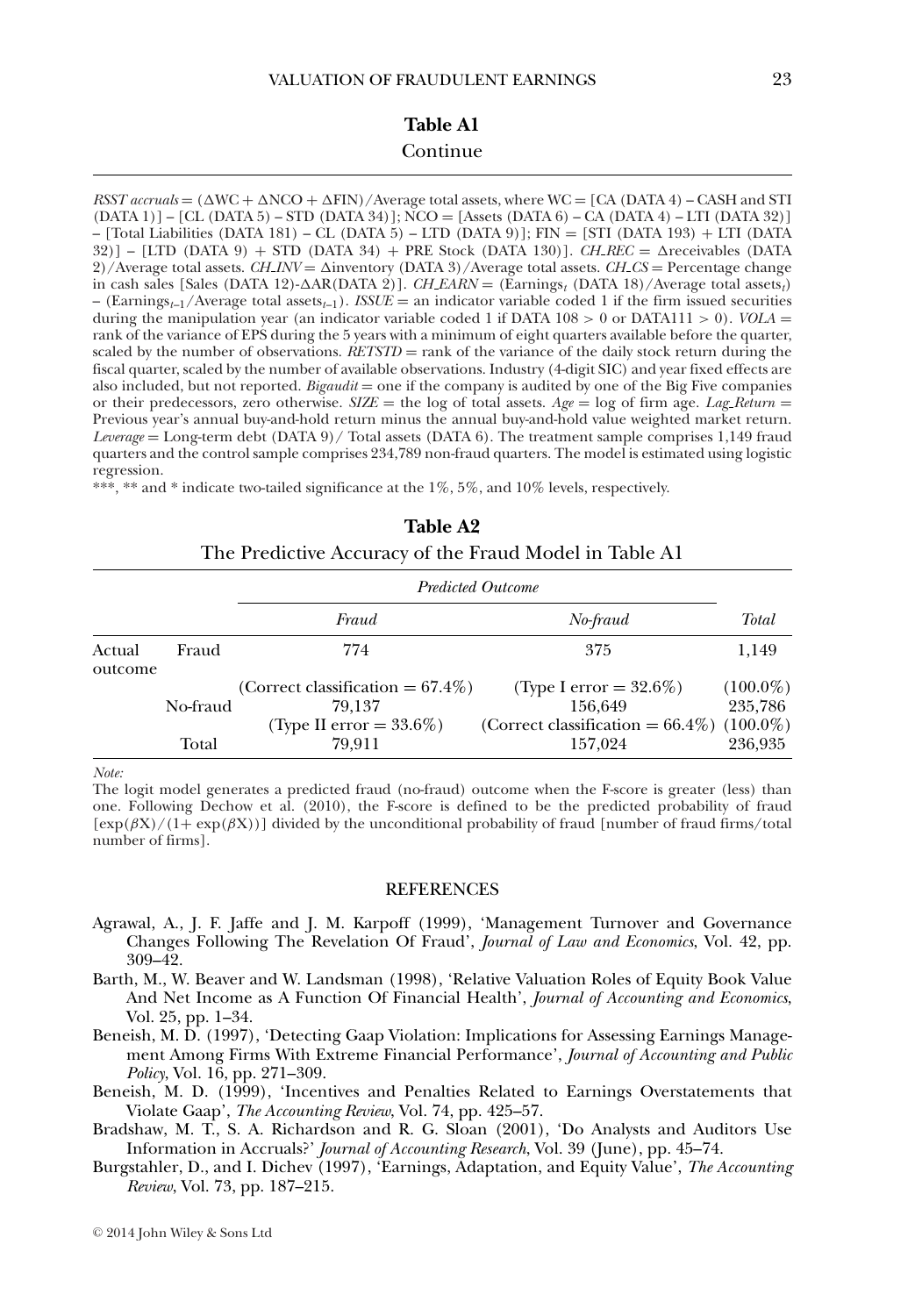- Callen, J., O. Hope and D. Segal (2005), 'Domestic and Foreign Earnings, Stock Return Variability, and the Impact of Investor Sophistication', *Journal of Accounting Research*, Vol. 43, pp. 377–412.
- Collins, D., M. Pincus and H. Xie (1999), 'Equity Valuation and Negative Earnings: the Role of Book Value of Equity', *The Accounting Review*, Vol. 74, pp. 29–61.
- Dechow, P. M., R. G. Sloan and A. P. Sweeney (1996), 'Causes and Consequences of Earnings Manipulation: An Analysis of Companies Subject To Enforcement Actions By The SEC', *Contemporary Accounting Research*, Vol. 13, pp. 1–36.
- ———, W. Ge, C. R. Larson and R. G. Sloan (2011), 'Predicting Material Accounting Misstatements', *Contemporary Accounting Research*, Vol. 28, pp. 17–82.
- Desai, H., C. E. Hogan and M. S. Wilkins (2006), 'The Reputational Penalty for Aggressive Accounting: Earnings Restatements and Management Turnover', *The Accounting Review*, Vol. 81, pp. 83–112.
- D'Souza, J.M., K. Ramesh and M. Shen (2010), 'The Interdependence between Institutional Ownership and Information Dissemination by Data Aggregators', *The Accounting Review*, Vol. 85, pp. 159–93.
- Dyck, A., A. Morse and L. Zingales (2010), 'Who Blows the Whistle on Corporate Fraud?' *Journal of Finance*, Vol. 65, pp. 2,213–53.
- Erickson, M., M. Hanlon and E. L. Maydew (2006), 'Is There A Link Between Executive Equity Incentives and Accounting Fraud?' *Journal of Accounting Research*, Vol. 44, pp. 1–31.
- Farber, D. (2005), 'Restoring Trust After Fraud: does Corporate Governance Matter?' *The Accounting Review*, Vol. 80, pp. 539–61.
- Feroz, E. H., K. Park and V. S. Pastena (1991), 'The Financial and Market Effects of The Sec's Accounting and Auditing Enforcement Releases', *Journal of Accounting Research*, Vol. 29, pp. 107–42.
- Fich, E. M. and A. Shivdasani (2007), 'Financial Fraud, Director Reputation, and Shareholder Wealth', *Journal of Financial Economics*, Vol. 86,pp. 306–36.
- Jensen, M. C. (2005), 'Agency Costs of Overvalued Equity', *Financial Management*, Vol. 34, pp. 5–19.
- Johnson, S. A., H. E. Ryan and Y. S. Tian (2009), 'Managerial Incentives and Corporate Fraud: the Sources of Incentives matters', *Review of Finance*, Vol. 13, pp. 115–45.
- Ke, B., and Y. Yu (2006), 'The Effect of Issuing biased Earnings Forecasts on Analysts' Access to Management and Survival', *Journal of Accounting Research*, Vol. 44, pp. 965–99.
- Lennox, C. and J. Pittman (2010), 'Big Five Audits and Accounting Fraud',*Contemporary Accounting Research*, Vol. 27, pp. 209–47.
- Lin, H. and M. F. McNichols (1998), 'Underwriting Relationships, Analysts' Earnings Forecasts and Investment Recommendations', *Journal of Accounting and Economics*, Vol. 25, pp. 101–27.
- McNichols, M. and P. C. O'Brien (1997), 'Self-Selection and Analyst Coverage', *Journal of Accounting Research*, Vol. 35, pp. 167–99.
- Michaely, R. and K. L. Womack (1999), 'Conflict of Interest and the Credibility of Underwriter Analyst Recommendations', *Review of Financial Studies*, Vol. 12, pp. 655–720.
- Miller, G. S. (2006), 'The Press as a Watchdog for Accounting Fraud', *Journal of Accounting Research*, Vol. 44, pp. 1–33.
- O'Brien P. C. and R. Bhushan (1990), 'Analyst following and Institutional Ownership', *Journal of Accounting Research*, Vol. 28 (Supplement), pp. 55–76.
- Ohlson, J. (1995), 'Earnings, Book Value, and Dividends in Equity Valuation', *Contemporary Accounting Research*, Vol. 11, pp. 661–87.
- Petersen, M. A. (2009), 'Estimating Standard Errors in Finance Panel Data Sets: Comparing Approaches', *Review of Financial Studies*, Vol. 22, pp. 435–80.
- Srinivasan, S. (2005), 'Consequences of Financial Reporting Failure for Outside Directors: Evidence from Accounting Restatements and Audit Committee Members', *Journal of Accounting Research*, Vol. 43, pp. 291–34.
- Teoh, S. H. and T. J. Wong (2002), 'Why new Issues and High-Accrual Companies Underperform: The role of Analysts' Credulity', *The Review of Financial Studies*, Vol. 15 (Summer), pp. 869–900.
- Tucker, J. and P. Zarowin (2006), 'Does Income Smoothing Improve Earnings Informativeness?' *The Accounting Review*, Vol. 81, pp. 251–70.